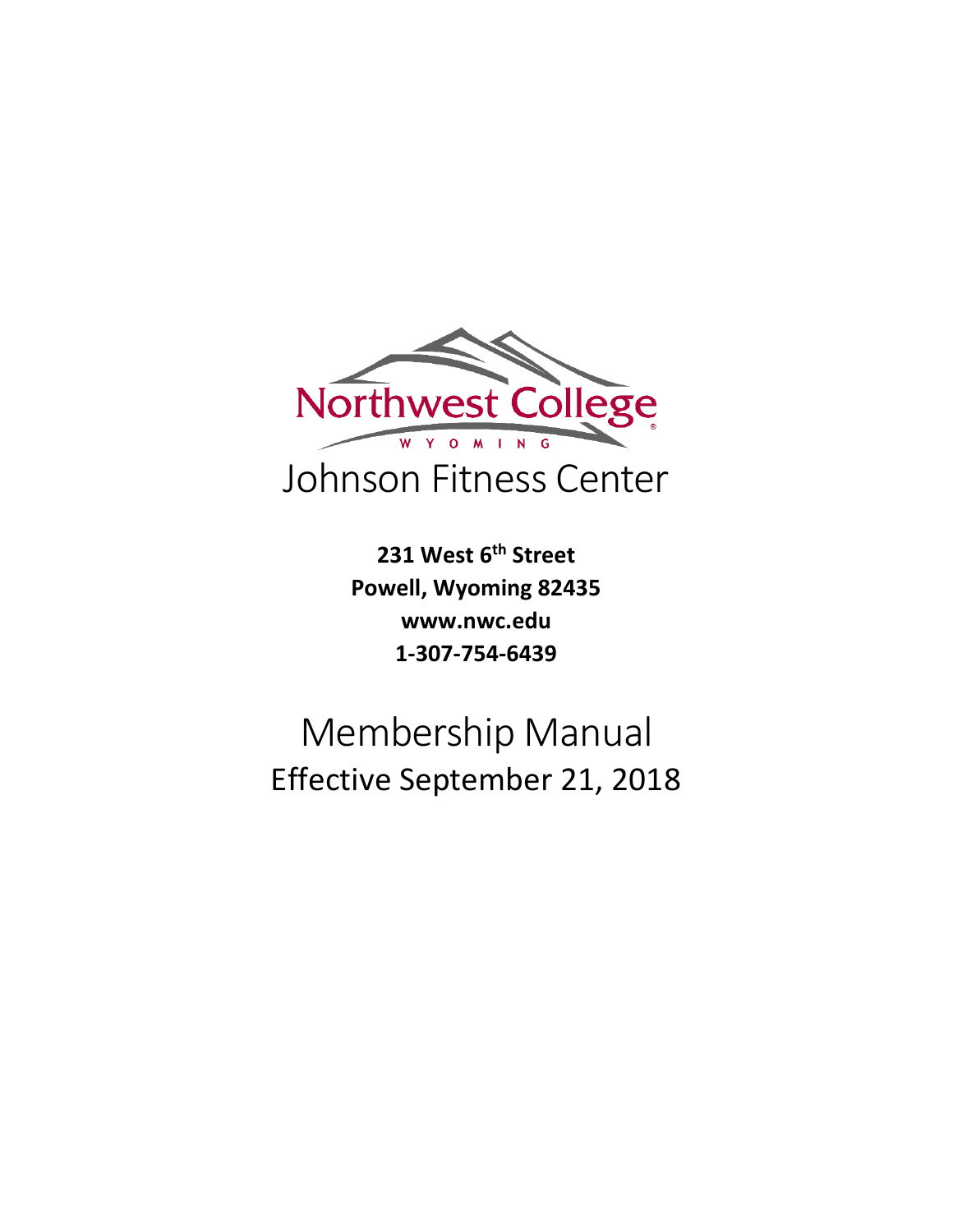# **WELCOME FROM THE JFC**

I am pleased to welcome you to the Johnson Fitness Center (JFC), our community's hub for fitness and wellness. We want all of our members to find the JFC a welcoming place where you can meet all of your goals for a healthy, happy lifestyle.

When you join the JFC, you will receive a new membership orientation, including free personal training sessions. The new membership orientation is designed to acquaint you with the facility so you can take full advantage of all the JFC has to offer.

In this manual, you will find detailed information about the facility, services, and fees. I invite you to join us and find out what so many in the community already know...that the JFC is the best place to belong, workout, and succeed!

With warmest regards,

Haley Sorenson Johnson Fitness Center Coordinator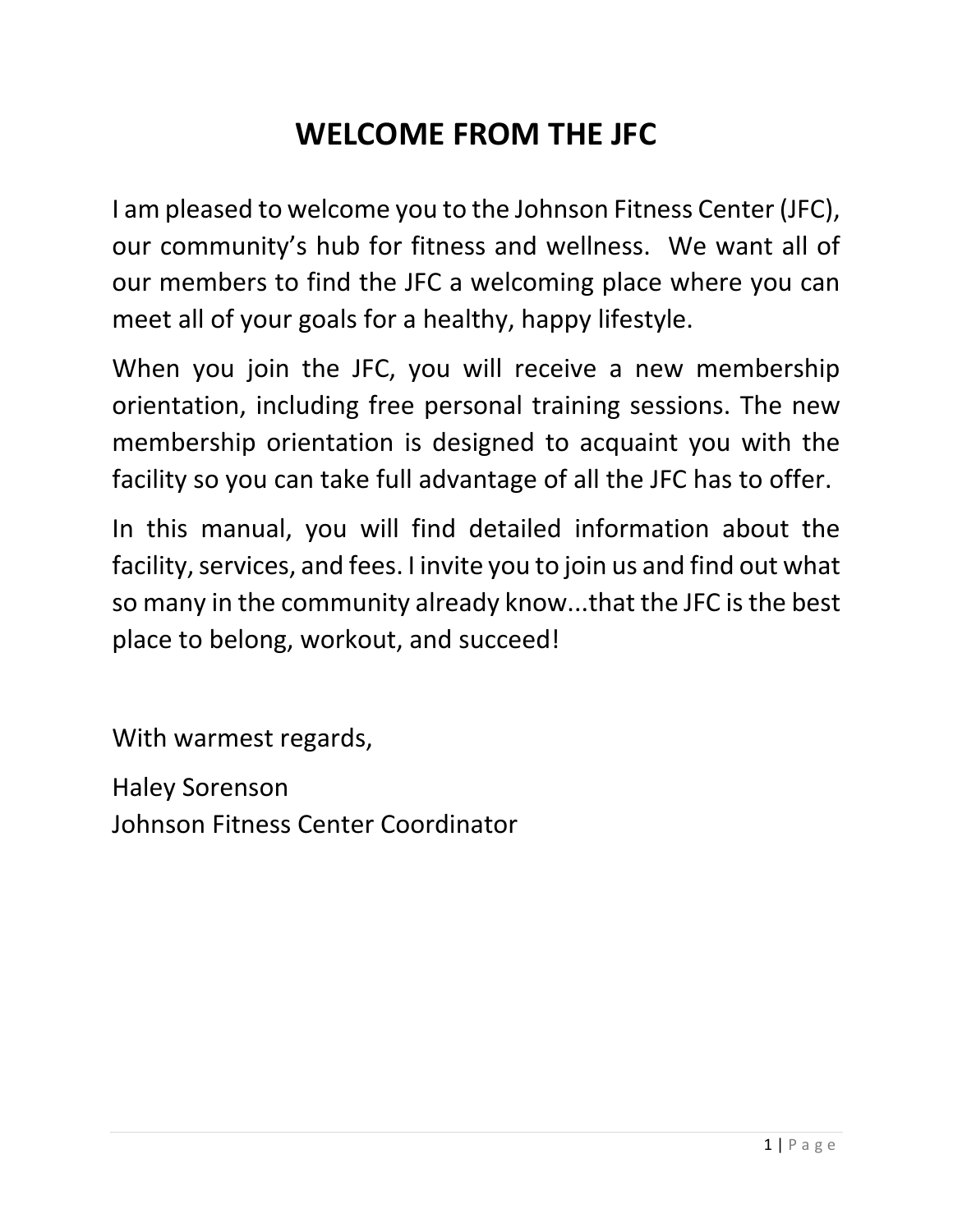# **Contents**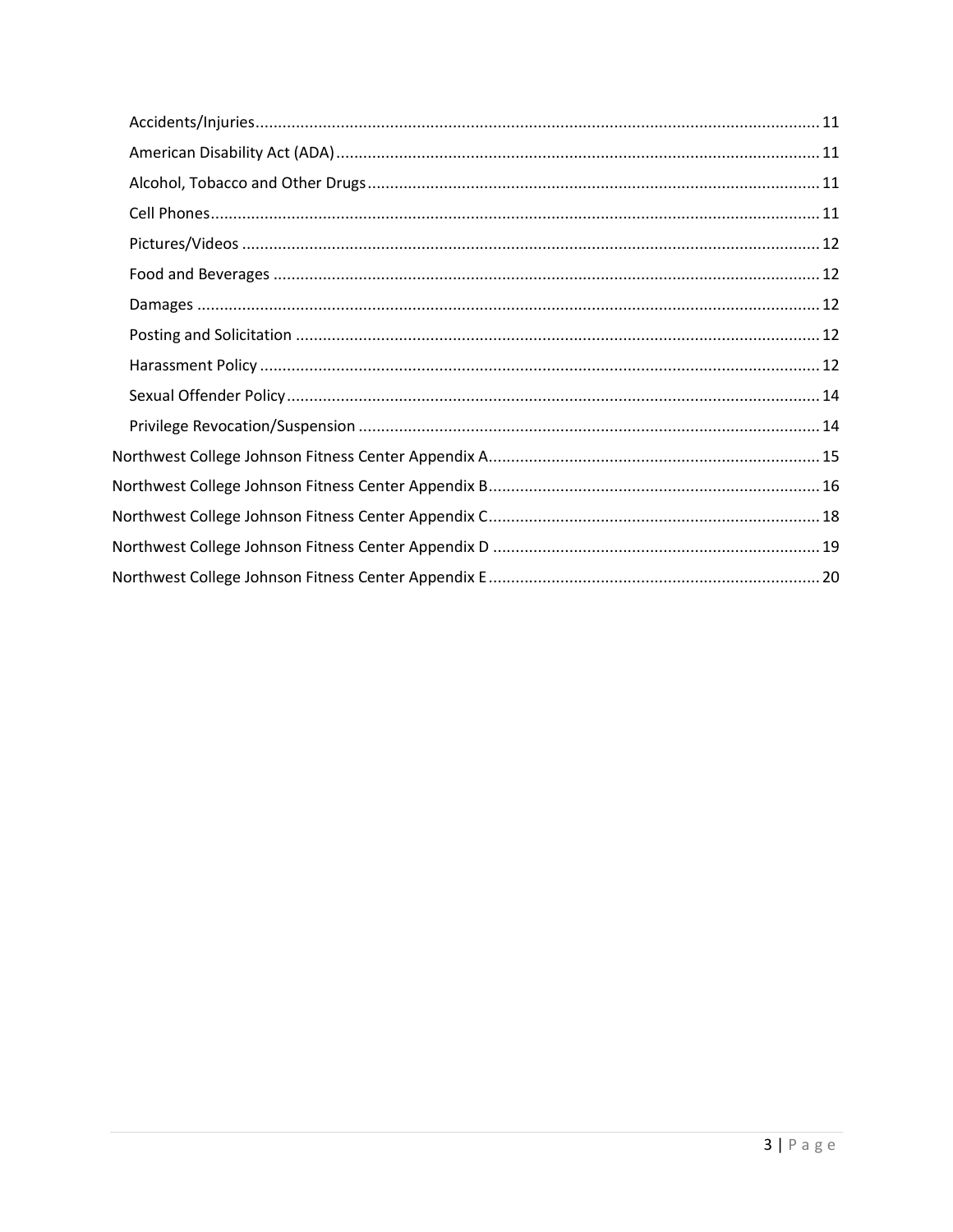# <span id="page-4-0"></span>Northwest College Johnson Fitness Center Goal Statements

Mission: To promote lifelong physical fitness, health, and wellness by offering programs, facilities, and services that utilize the seven dimensions of wellness to align with Northwest College's Mission and Vision.

Vision Statement: To create a synergistic wellness environment that compels people to be the best that they can be.

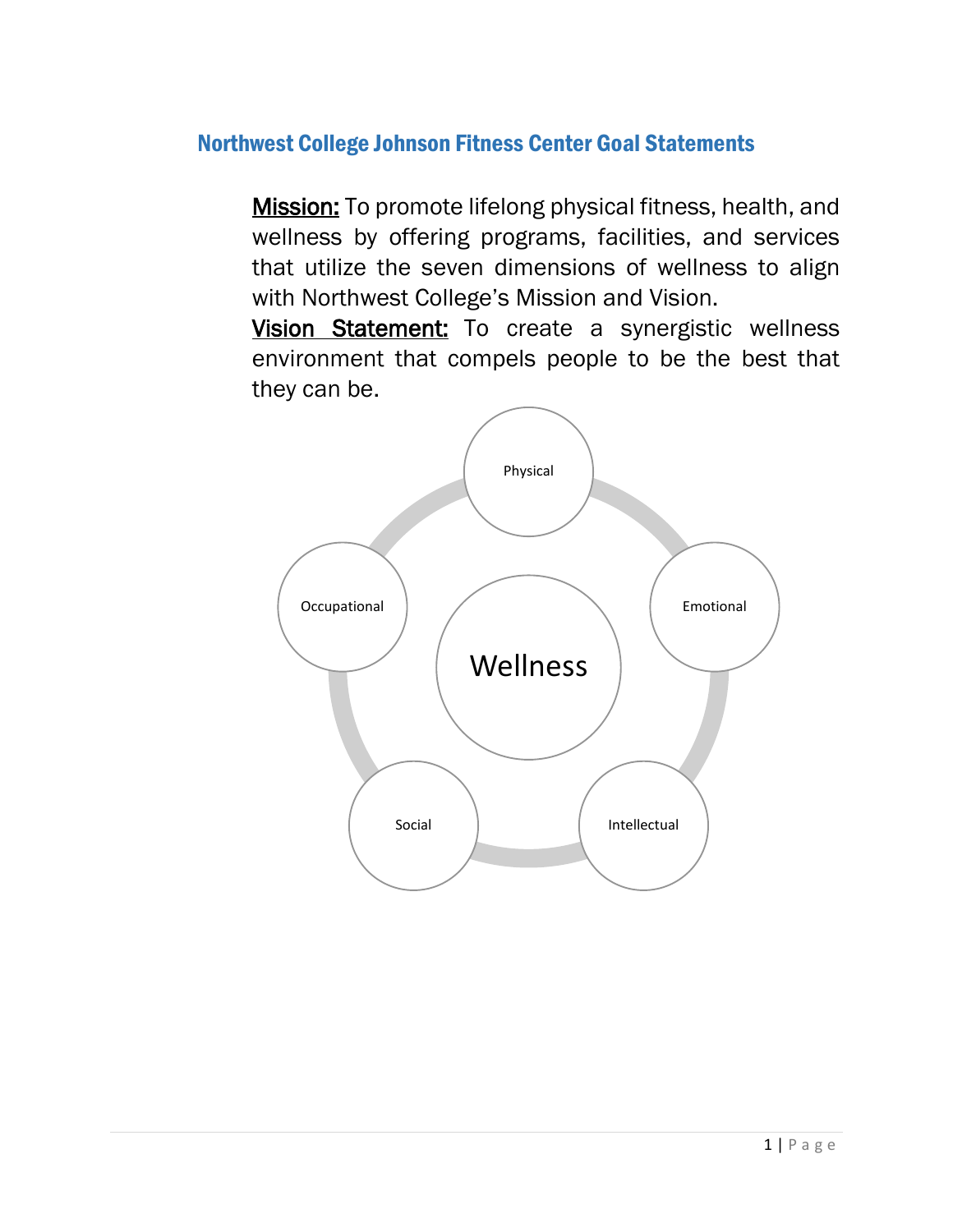## <span id="page-5-0"></span>Hours of Operation

| Monday-Thursday | 5:00 am - 3:00 pm    |
|-----------------|----------------------|
|                 | 5:00 pm - 9:00 pm    |
|                 |                      |
| Friday          | $5:00$ am $-3:00$ pm |
|                 | 5:00 pm - 8:00 pm    |
| Saturday-Sunday | $9:00$ am $-3:00$ pm |

*Closed daily from 3:00 pm – 5:00 pm for athletic team utilization.*

## *Closed Holidays & Academic Breaks*

*JFC Schedule may be subject to change. Advance notice regarding changes will be posted whenever possible.* 

# <span id="page-5-1"></span>Getting Started

#### <span id="page-5-2"></span>Assumption of Risk

The JFC operates on an "exercise at your own risk" policy. The use of the JFC facility and its programs are completely voluntary. Each individual utilizing the facility assumes the risk for any harm or injuries sustained. Neither Northwest College, nor the JFC can assume any responsibilities for injuries incurred through participation in its programs and/or services in our outside the facility.

It is strongly advised that all participants use caution and be aware of potential health risks associated with exercise, and obtain a physical from a physician before beginning an exercise program. It is strongly recommended that every participant of the JFC activities be covered by a health and accident insurance policy. Both participants and nonparticipants are provided with a release and waiver that must be signed for admission and/or use of the JFC facility and/or equipment.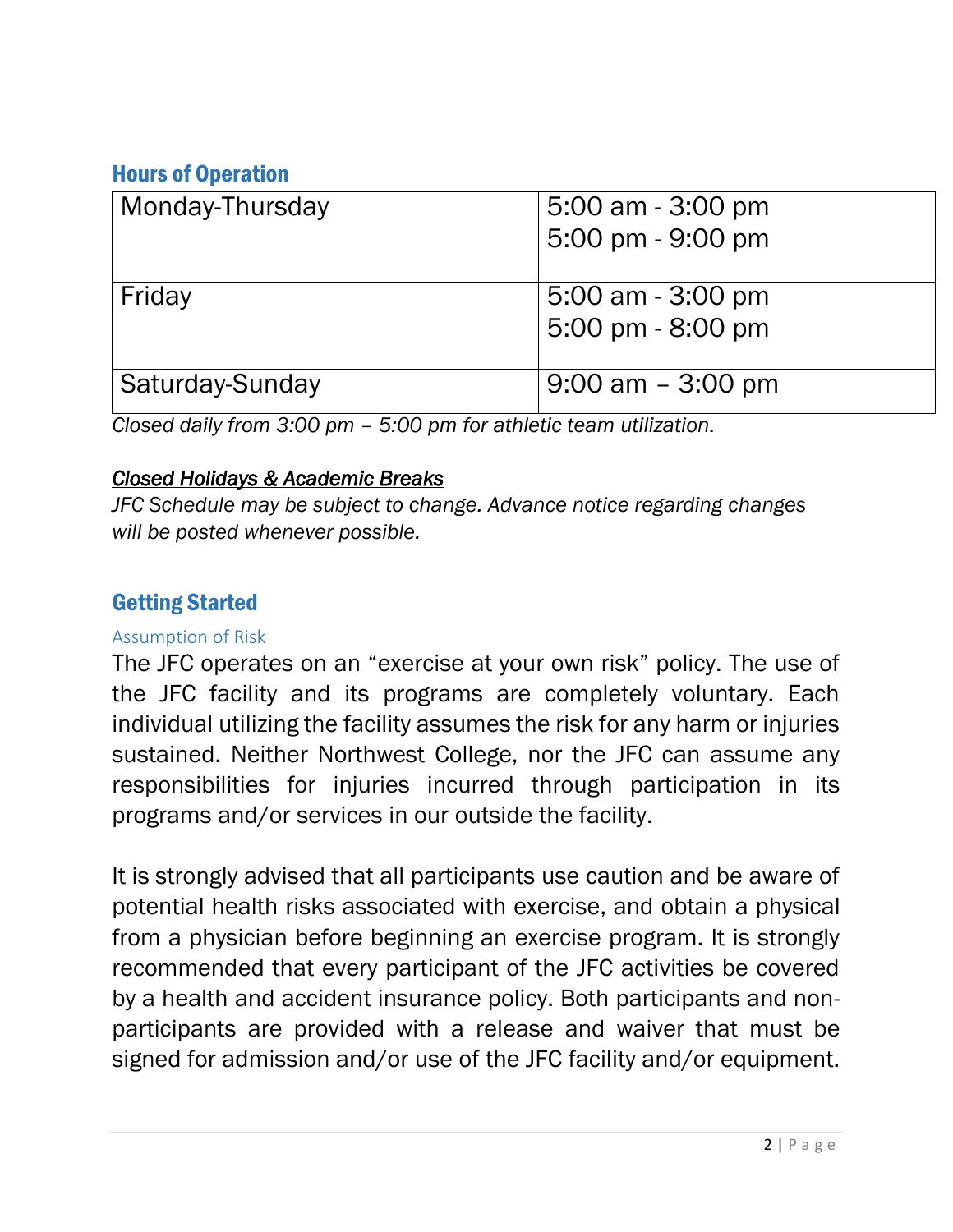#### <span id="page-6-0"></span>Parking

All persons who bring a motor vehicle on campus must comply with the NWC Traffic Regulations. Visitors or members may not park in reserved campus parking spaces.

#### <span id="page-6-1"></span>JFC Entrance

The JFC is accessible from the North entrance into the weight room. This door will be open during hours of operation.

Entry and exit of the JFC must be through the designated main entrance and exit. Individuals entering or exiting through nondesignated doors are subject to suspension or revocation of privileges.

An electronic check-in station is located at the front desk. Upon entering, all members shall scan in their JFC membership card/Student ID at this check-in station. The JFC membership card/Student ID are non-transferable and are to be used exclusively by the individual named on the card.

JFC membership card/Student ID's must have a visible photo name and/or ID number, if not, the card will be considered invalid. Any individual who presents a JFC membership card/Student ID other than the rightful member may be subjected to suspension or revocation of privileges. JFC staff reserves the right to check identification at any time.

#### <span id="page-6-2"></span>Attire

Members are expected to dress appropriately for exercise and the JFC reserves the right to determine the acceptability of all exercise attire. Proper shoes are mandatory in the exercise areas. Jewelry, belts, and other garments that may become caught in the machinery are not allowed.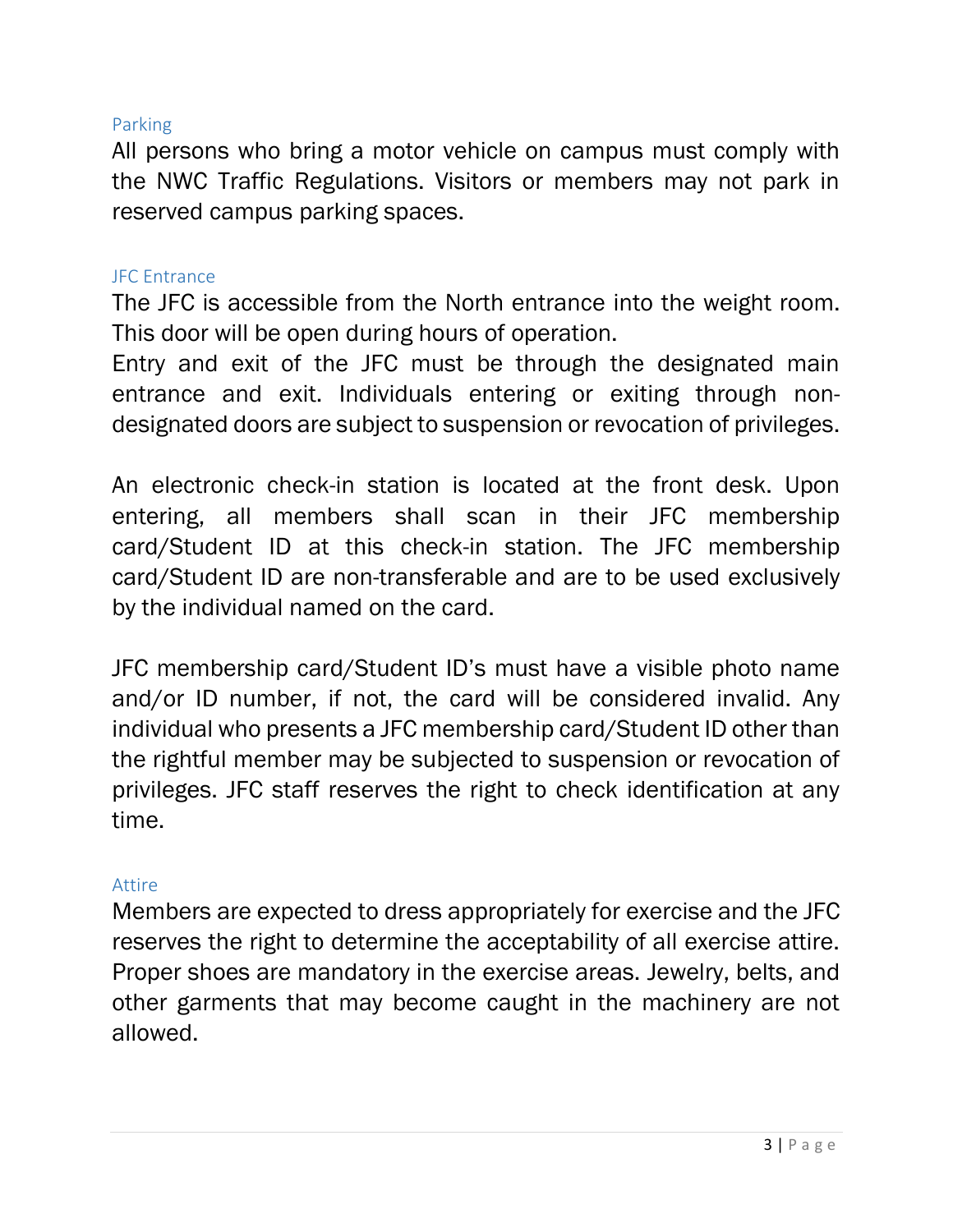#### <span id="page-7-0"></span>Website and Social Media

Visit our website [www.nwc.edu/life/fitness](http://www.nwc.edu/life/fitness) to email feedback or questions to the JFC staff and to find more information on hours and upcoming events. Join us on Facebook at Johnson Fitness Center for updates, new exercises, and healthy recipe ideas from the JFC.

#### <span id="page-7-1"></span>Lost and Found

A lost and found box is located at the front desk at the JFC. Please contact a JFC staff member if you are missing anything. All items must be identified in person. No confirmation of lost articles will be given over the phone.

#### <span id="page-7-2"></span>Locker Rooms

Large, medium and small lockers are available for members on a first come first serve basis. A locker check is performed twice a year. JFC will notify all members of when those checks will take place. Members using the lockers will be expected to empty the locker for the check. Information regarding locker availability can be inquired at the JFC front desk.

## <span id="page-7-3"></span>Fitness Areas

#### <span id="page-7-4"></span>Cardio Equipment

Please follow these guidelines when using cardio equipment:

- Workouts are limited to 45 minutes if someone is waiting for a cardio machine
- Report any broken equipment to the JFC front desk
- After using any piece of equipment, please wipe down the machine with the provided disinfectant solution and towel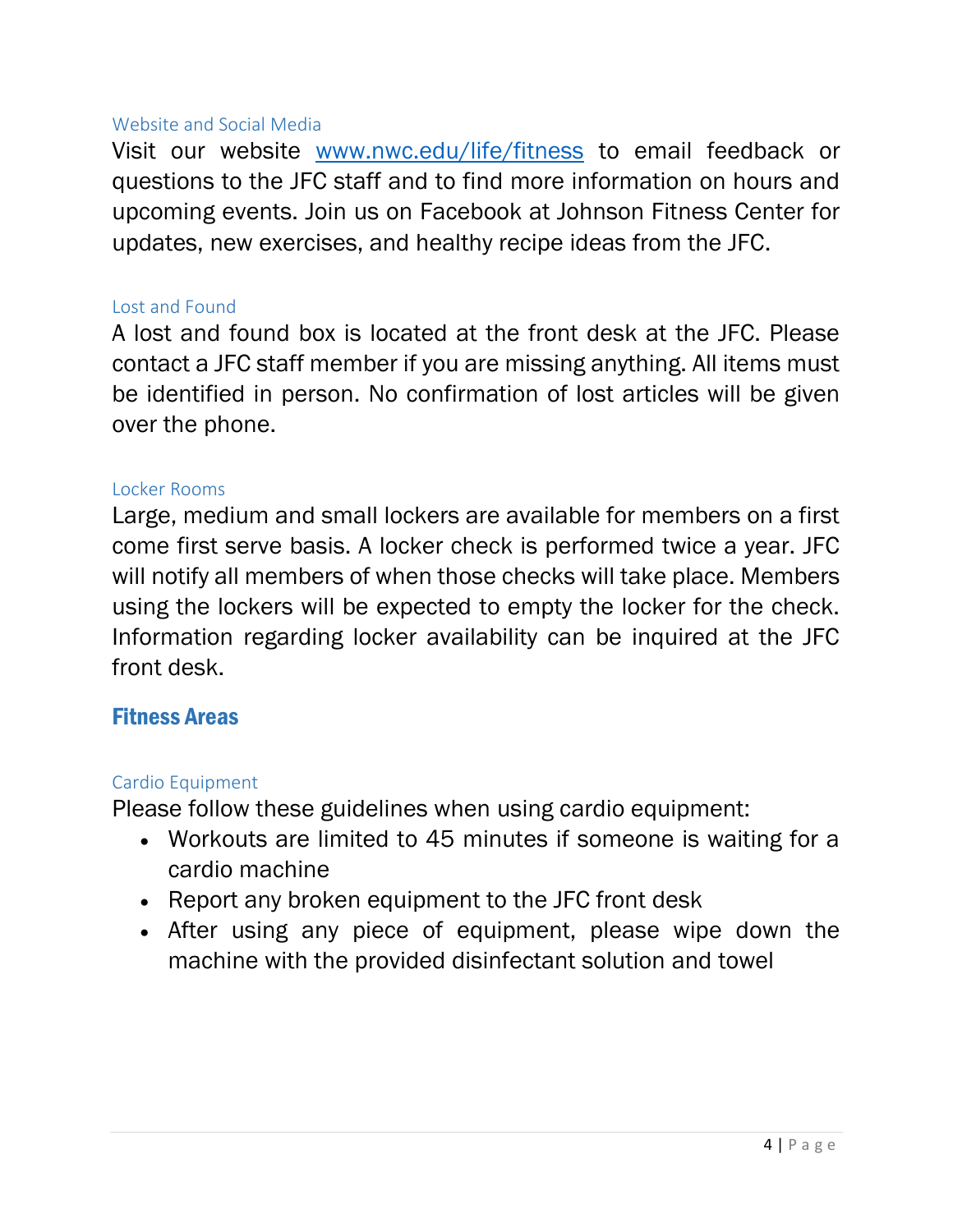#### <span id="page-8-0"></span>Weight Area

Please follow these guidelines when using free weights/resistant machines:

- Free weights must be restacked and barbells and dumbbells must be returned to the rack after each use
- Lift within your capabilities—know your limits. If necessary, please use a spotter and/or ask JFC staff to assist in spotting
- Slamming/dropping of weights is not allowed
- When crowded, a weight station shall not be occupied for longer than 10 minutes
- Report any damages/irregularity of equipment to the JFC front desk

## <span id="page-8-1"></span>Trapper Gym

The Trapper Gym is available to use for JFC Members only. Please follow these guidelines when using the Trapper Gym:

- Non-marking athletic shoes only
- Hanging on the rims or nets is not allowed
- No kicking or throwing of equipment towards the ceiling and/or walls
- Lights or panel boxes shall only be turned on by JFC staff
- Trapper gym scheduling: classes and athletic teams have first priority

## <span id="page-8-2"></span>Racquetball at Cabre

The racquetball courts are for JFC Members only and located at the Cabre Gym. JFC Members may reserve the court Monday-Friday 6:00 am to 8:00 pm in 1 hour blocks. Please note that the racquetball courts will be closed holidays, game days, and academic breaks. Members can schedule court usage through the NWC website: [https://nwc.edu/life/fitness/racquetball.html.](https://nwc.edu/life/fitness/racquetball.html)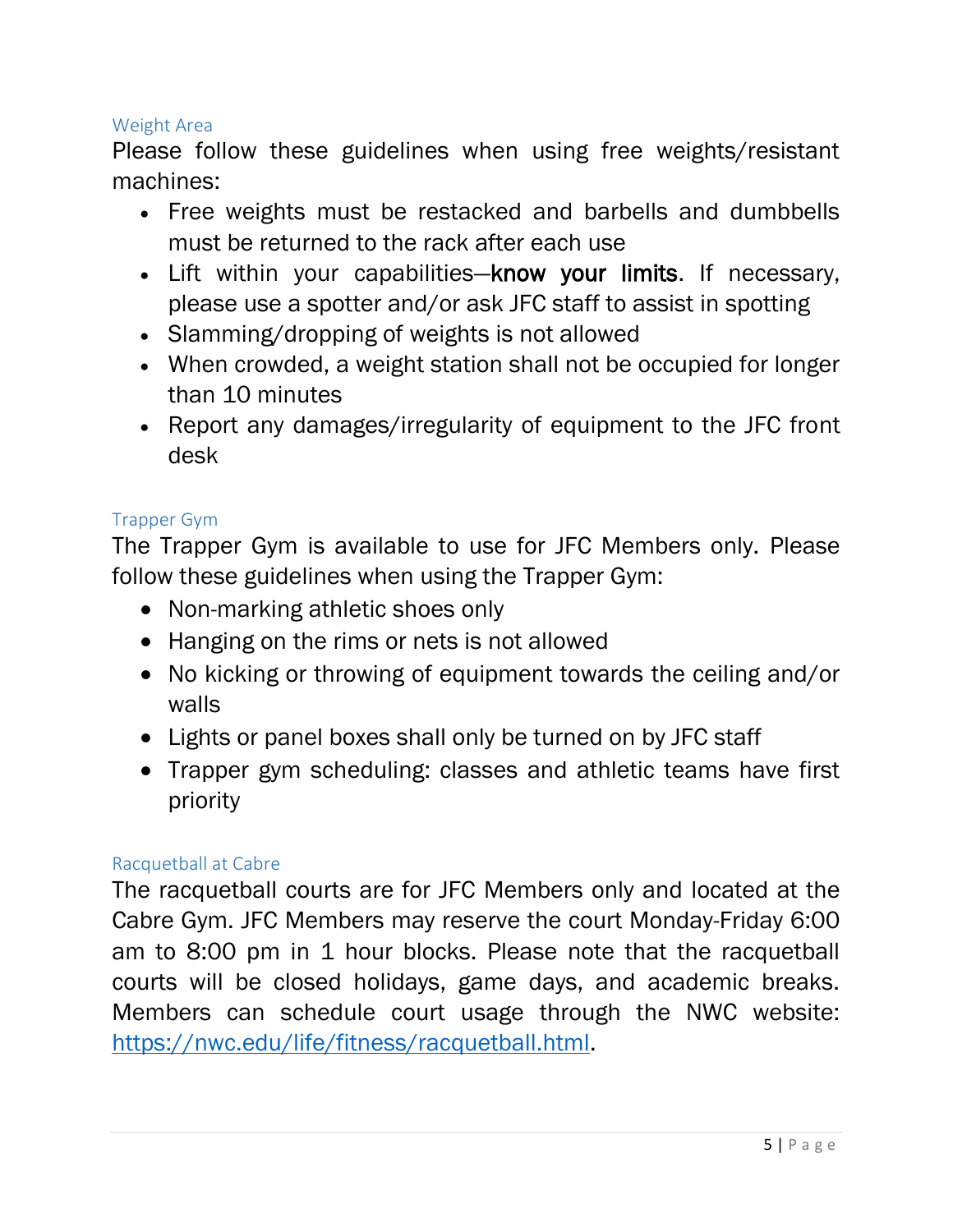Please follow these guidelines when using the racquetball courts:

- Non-marking athletic shoes only
- No kicking or throwing of equipment towards the ceiling and/or walls
- Reservations are required to use the racquetball courts
- Racquetball scheduling: classes have first priority

#### <span id="page-9-0"></span>Equipment Checkout

A valid driver's license, cell phone or keys must be presented to checkout equipment.

| Equipment                    | <b>Replacement Cost</b> |
|------------------------------|-------------------------|
| <b>Basketball</b>            | \$25.00                 |
| Volleyball                   | \$25.00                 |
| <b>Boxing Gloves</b>         | \$60.00                 |
| <b>Weighted Rope</b>         | \$150.00                |
| <b>TRX Suspension System</b> | \$299.00                |
| The Lebert Equalizer         | \$100.00                |

The person checking out the equipment is responsible for the item(s). If the equipment is lost, damaged, or not returned, then the individual who checked it out is responsible for the replacement cost. The individual's JFC membership will be suspended until the charge is paid.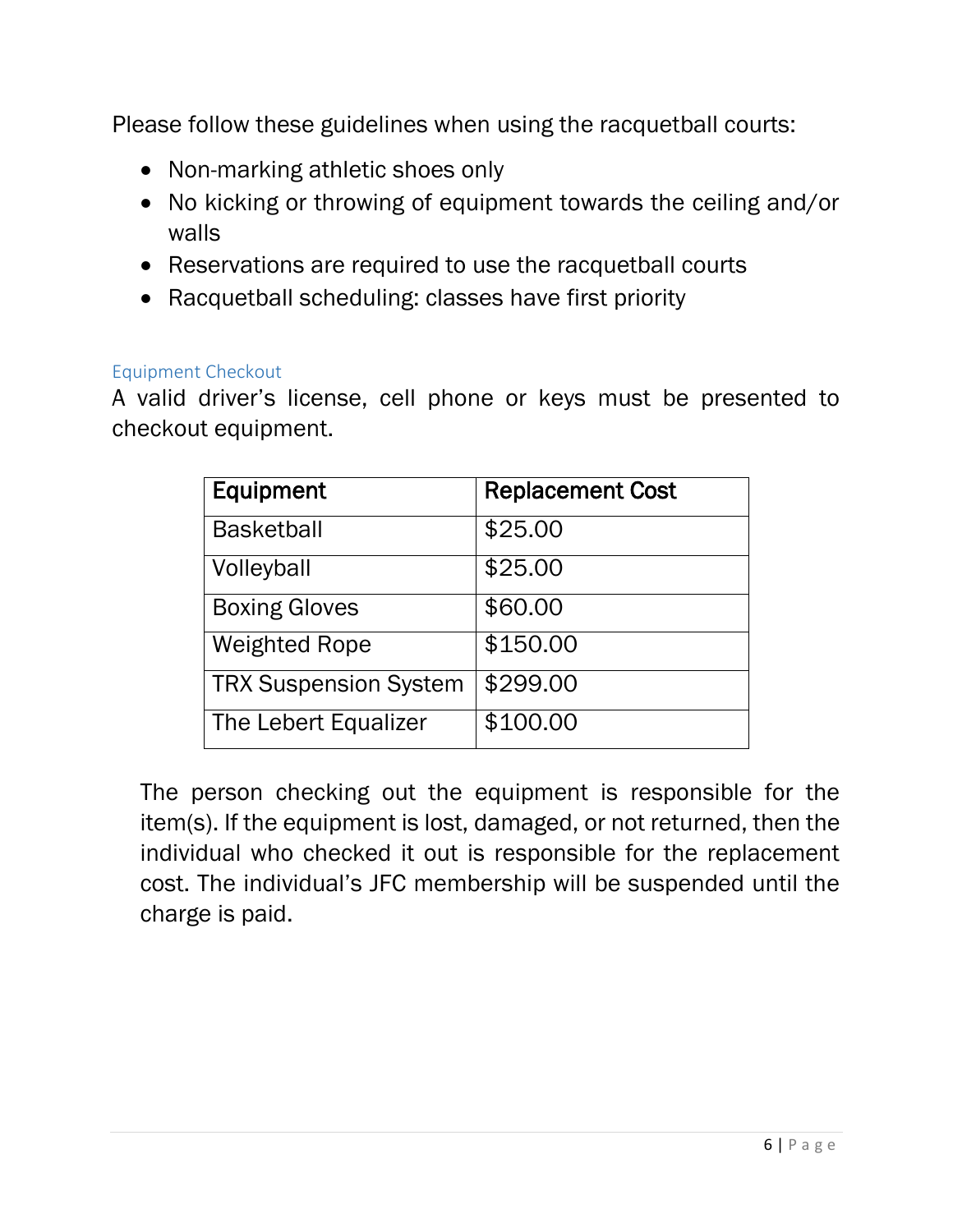## <span id="page-10-0"></span>Memberships

#### <span id="page-10-1"></span>Membership Categories

#### <span id="page-10-2"></span>Student Memberships

Students enrolled full-time (12 or more credits) receive membership at no additional cost. Part-time students receive a discounted fee for JFC membership. Please see fee schedule addendum for these rates.

A non-student summer membership is available for purchase to students who are not enrolled in summer school, but are enrolled for the following fall. Proof of enrollment through a printed class list is required at the time of sale. Please see fee schedule addendum for this rate.

Students enrolled in internet classes only, do not pay an activity fee, therefore will need to purchase a membership to utilize the facility. Student dependent or partner memberships are available at rates shown in the membership fee schedule addendum.

#### <span id="page-10-3"></span>Community Memberships

Memberships are available to the public. The list of options and prices can be found in the membership fee schedule addendum.

#### <span id="page-10-4"></span>NWC Employee/Retiree Memberships

Current and retired benefited employees of NWC receive a membership at no additional cost.

#### <span id="page-10-5"></span>New Membership Orientation

New members are entitled to a complimentary new membership orientation. The JFC new membership orientation is mandatory for new members and upon completion will include 3 free personal training consultations. To schedule your new membership orientation, please contact a JFC staff member.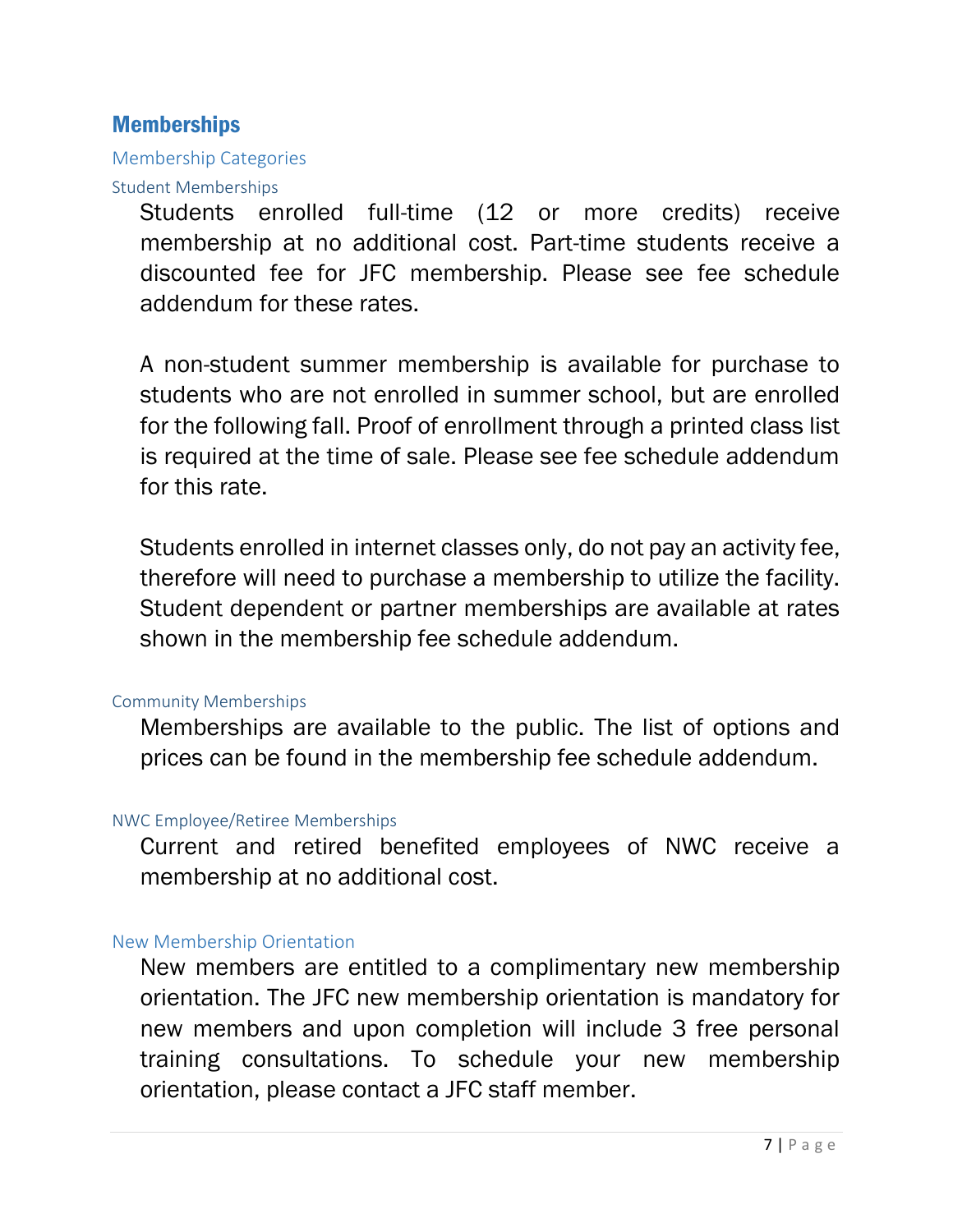#### <span id="page-11-0"></span>Payment

Payment can be made in advance at the business office (ORB106) or the fitness center. If member provides an email, an invoice including a link will be sent out to members when membership is due and a link to Paypal to pay for membership.

#### <span id="page-11-1"></span>Cancellations and Refunds

Cancellations and refunds of a membership are only eligible for semester pass purchases. Cancellations and refunds will be prorated based on usage unless a membership has been suspended or revoked due to failure to follow the membership handbook. Suspended or revoked memberships are not eligible for refunds.

#### <span id="page-11-2"></span>Waivers

Northwest College does not waive membership fees.

#### <span id="page-11-3"></span>Guest Policy

Monthly, weekly, and daily passes are intended to accommodate individuals who would like to use the JFC for a short period of time. Guest passes do not need to be purchased in advance (but can be) and are available at the JFC front desk. Guests must sign a liability and waiver form to use the JFC. The JFC reserves the right to approve or deny any guest pass transaction.

#### <span id="page-11-4"></span>Minor Policy

Minors are defined as members less than 18 years old. Members aged 14 to 18 who complete the health history and waiver and who complete the new membership orientation are approved to use the JFC without direct parental, guardian, or other adult supervision.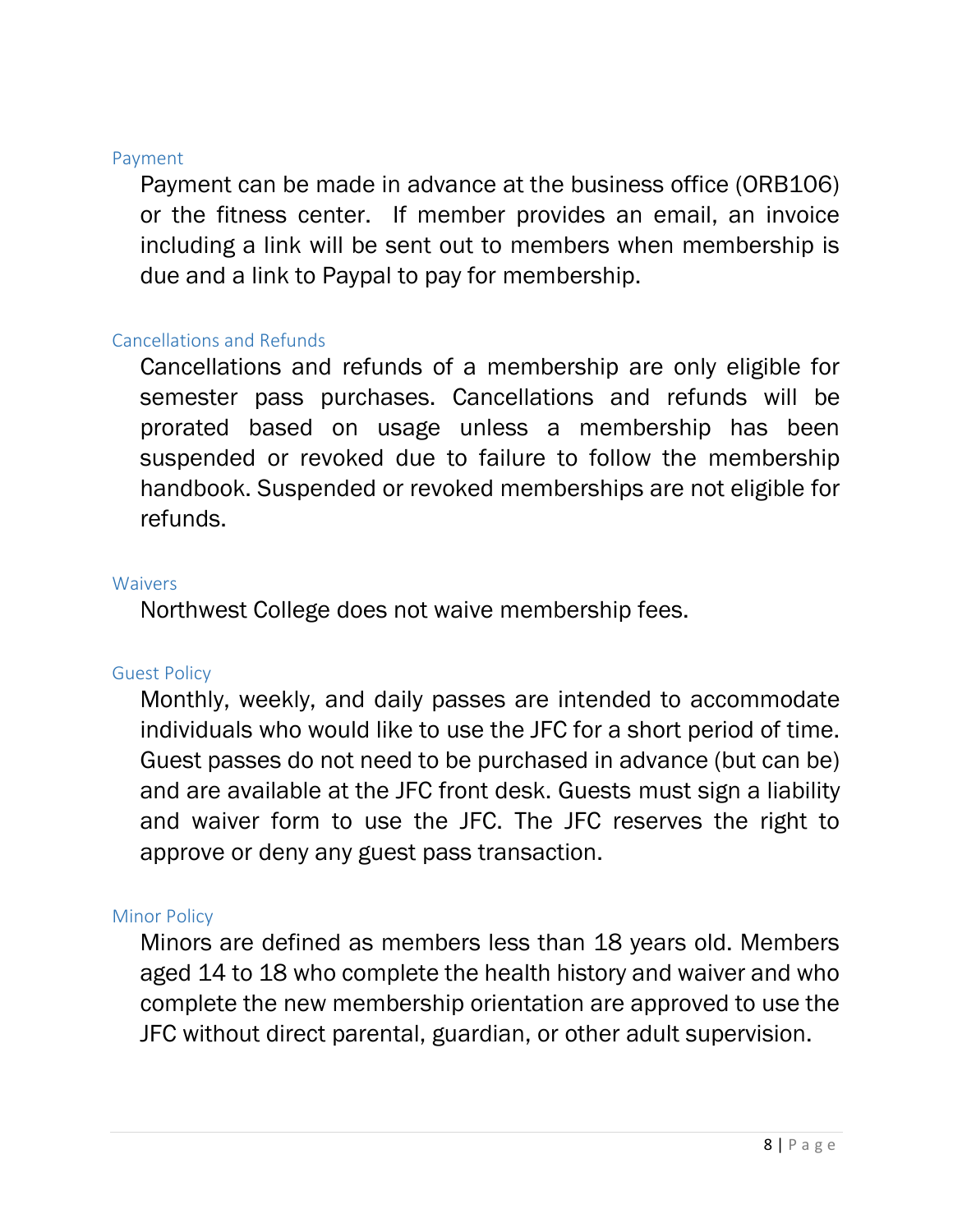Minors under 14 years of age submit a health history and waiver signed by a parent or legal guarding. The minor must be supervised by a parent or guardian. Without proper supervision, minors may not utilize the facility.

An adult or guardian of the minor or minor guest will be notified immediately to provide direct supervision to their minor or the minor may be asked to leave if they have not completed the required forms and new membership orientation. Minors or minor guests may be asked to leave at any time if they are not following the membership handbook and are subject to membership suspension or revocation as applicable.

# <span id="page-12-0"></span>Policies, Rules and Regulations

## <span id="page-12-1"></span>Code of Conduct

In order to maintain a high level of service to our members, the JFC enforces a Code of Conduct that all participants must follow. The JFC staff appreciates your cooperation in creating a friendly and positive environment for wellness opportunities in all areas of our facility.

Participation in all programs and recreation at the JFC is a privilege. All users who participate in activities or who utilize the JFC facility agree to abide by the following Code of Conduct. Participants are expected to:

- Adhere to the rules and policies
- Act with character and courtesy while respecting the rights, welfare, and dignity of all other using the JFC facility
- Refrain from using vulgar language that can be offensive to other members
- Adhere to any requests from JFC staff to maintain a safe and pleasant fitness environment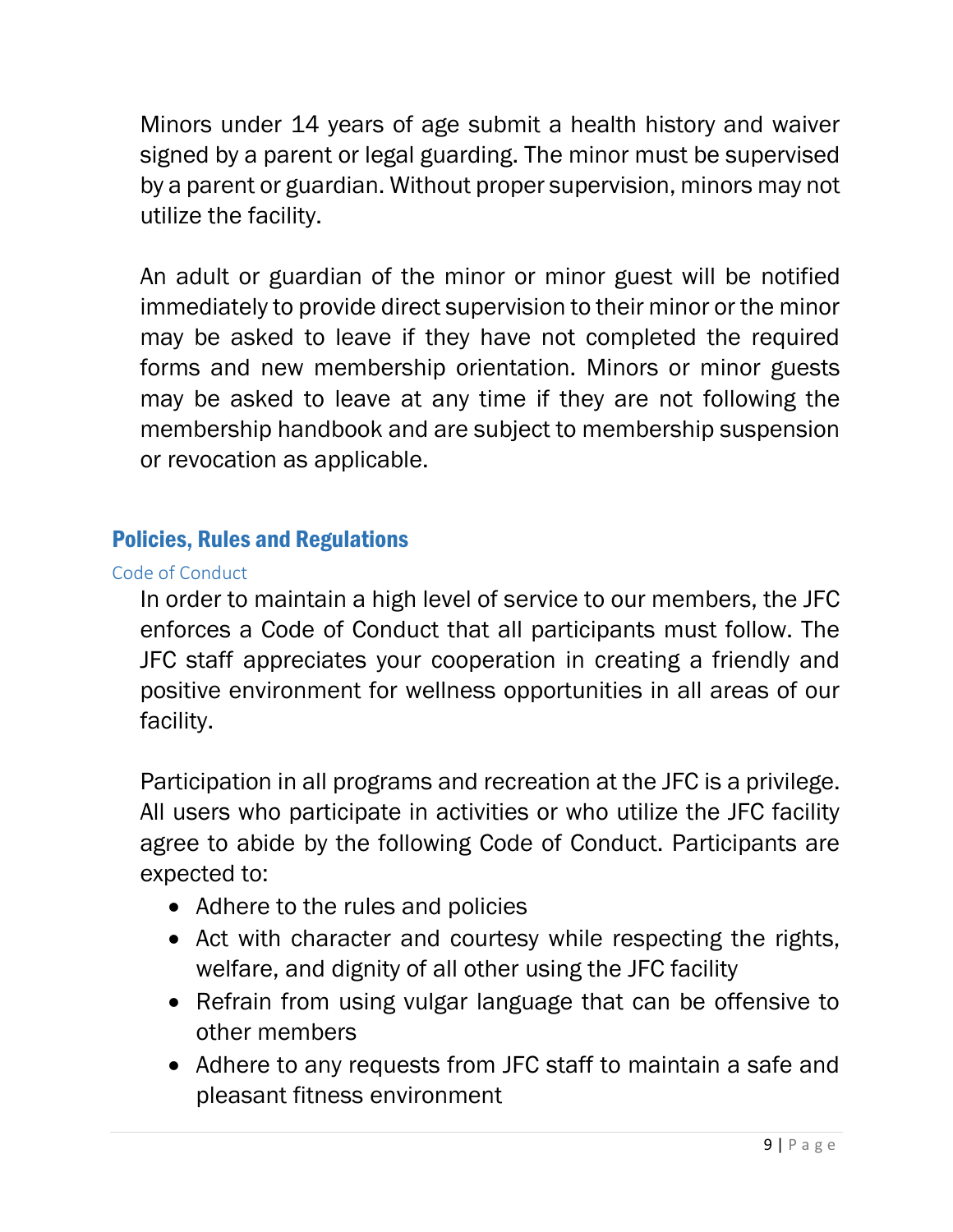- Act in a safe, responsible manner regarding themselves and others
- Provide complete and accurate documentation or communication pertinent to business or membership within the JFC
- Respect and maintain JFC property
- Not be under the influence of alcohol, tobacco, or any other unauthorized controlled substance within the JFC
- Not deliberately counsel or invoke other employees, members, and/or students to violate any JFC policy, rules, and regulations
- JFC is part of the Northwest College campus and is therefore subject to all state and federal laws

## <span id="page-13-0"></span>General Policies

- All areas and equipment within the JFC shall be used for the intended purposes
- No bicycles, skateboards or scooters are allowed in the facility
- Only services animals are allowed in the facility
- Spitting in common areas or activity areas such as courts, drinking fountains, trash cans etc. is not permitted
- Proper athletic shoes must be worn while exercising
- Personal items should not be left unattended, placed on the floor or on equipment; please use locker rooms
- Staff members shall not hold equipment or valuables for any members
- Facility wide audio system, music selections are made by the JFC staff; personal music will not be played on this audio system
- The TV's will be set by JFC staff and requests are welcome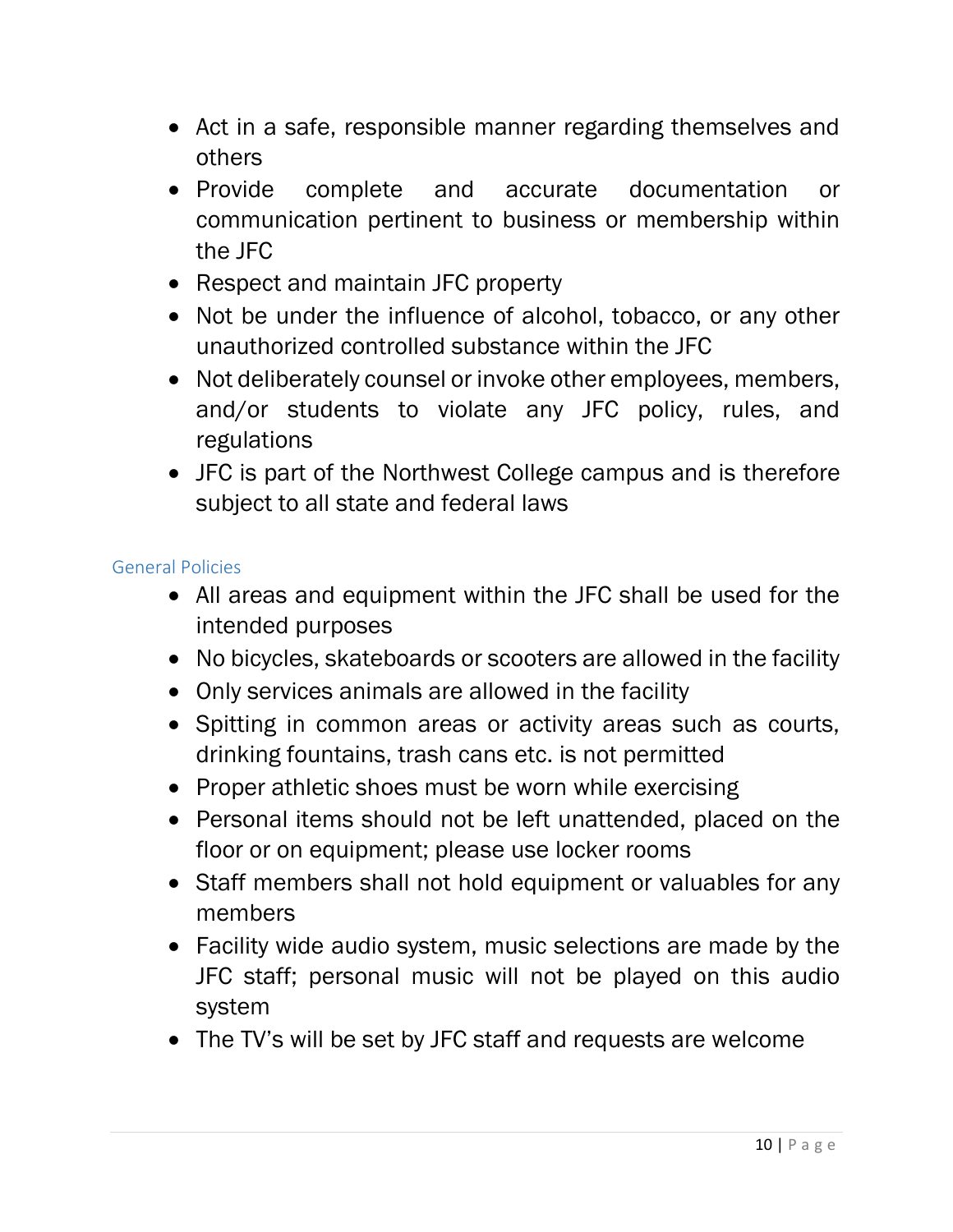- A closing announcement will be made approximately 15 minutes prior to closing, all members are expected to finish their activity and properly put away any equipment being used
- Members should report any concerns about the facility and/or equipment to the JFC staff as soon as possible

#### <span id="page-14-0"></span>Accidents/Injuries

If there is an injury or accident, please contact a JFC staff immediately. The JFC staff member notified of the injury/accident will fill out an NWC incident report (Appendix F).

#### <span id="page-14-1"></span>American Disability Act (ADA)

Northwest College encourages participation in activities by individuals with disabilities. If you are an individual with a disability who requires accommodation in order to utilize the center, please contact the JFC front desk in advance at 307-754-6439.

#### <span id="page-14-2"></span>Alcohol, Tobacco and Other Drugs

The JFC is a substance free facility. Possession of alcohol, illegal drugs, and tobacco (including smokeless tobacco or e-cigarettes) are not allowed and possession of such items will result in removal from the facility and further disciplinary action and/or suspension or revocation of privileges as deemed appropriate by the JFC Coordinator or Northwest College Administration. The JFC reserves the right to check liquid substances in personal beverage containers.

## <span id="page-14-3"></span>Cell Phones

Cell calls for recording and talking is not allowed in locker rooms or while using weight equipment. Cell phones are allowed, but not encouraged on cardio equipment. Out of respect for others, we ask that you limit your cell phone use.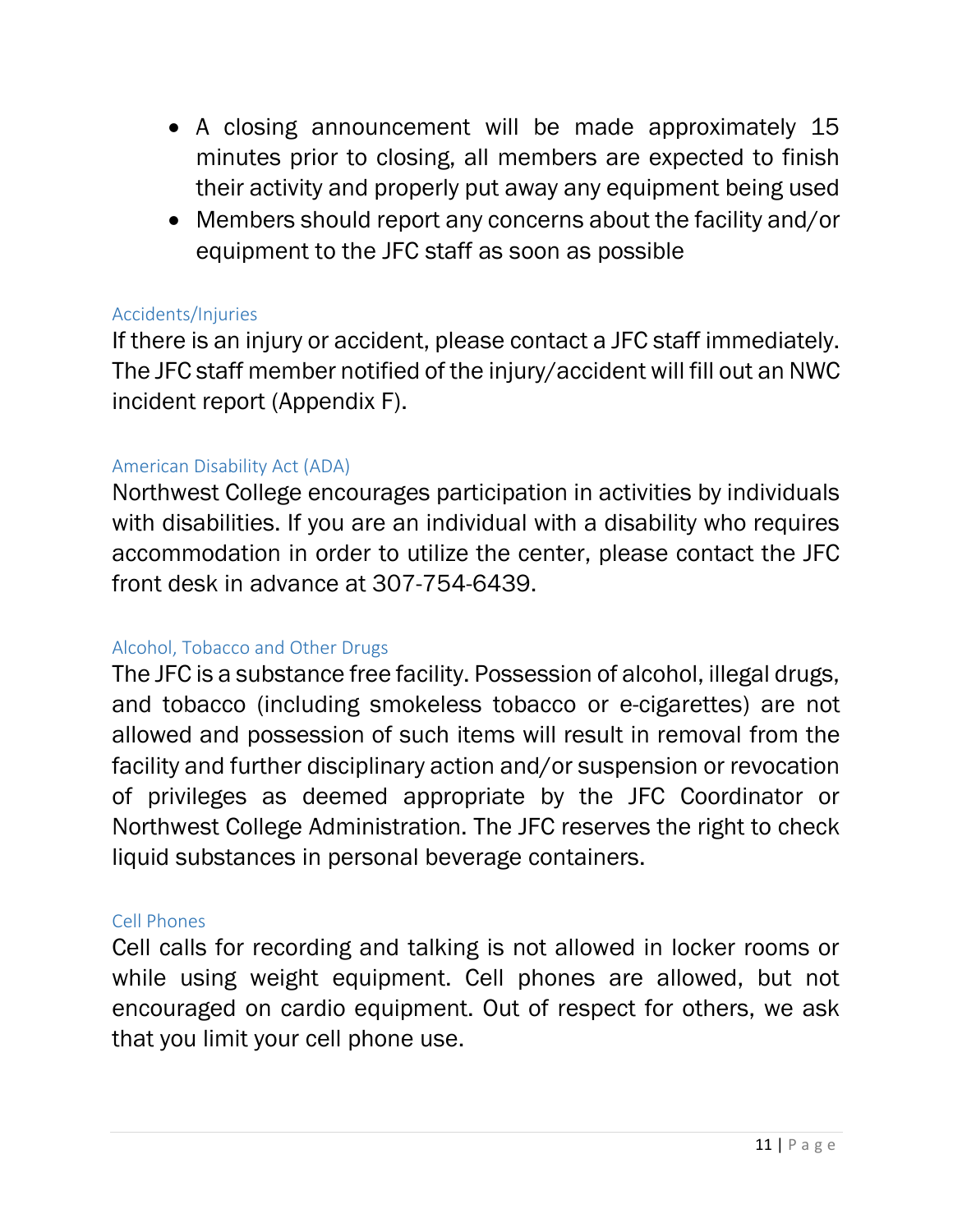#### <span id="page-15-0"></span>Pictures/Videos

Request to take pictures/videos must be approved by the JFC Coordinator. Pictures/videos may not be taken in the locker rooms or restrooms. It is recommended that picture/video request be placed at least 24 hours in advance with the JFC Coordinator.

Photographers shall sign in at the JFC front desk and is restricted to specific areas they are covering. The photographer verbally alerts the group that they are being photographed, telling them how the photo will be used—asking for permission and allowing anyone who does not want to be photographed to 'step out' of the picture.

#### <span id="page-15-1"></span>Food and Beverages

Food is not allowed at any time in any part of the JFC. Water and sports drinks in closed containers may be used in the JFC. All containers are subject to substance check at any time by the JFC staff. Glass containers are prohibited. Chewing gum is not allowed.

#### <span id="page-15-2"></span>Damages

Participants using the JFC and equipment assume the liability and agree to pay for any damages that occur as a result of misuse or damage other than normal wear and tear.

#### <span id="page-15-3"></span>Posting and Solicitation

No postings outside Northwest College postings are allowed. Solicitation is strictly prohibited unless the individual is a college employee acting under the terms of their contract.

#### <span id="page-15-4"></span>Harassment Policy

Harassment in any form hinders a member's or staff's ability to function and fully participate in all forms and functions within the JFC. Likewise, harassment is in violation of every person's ability to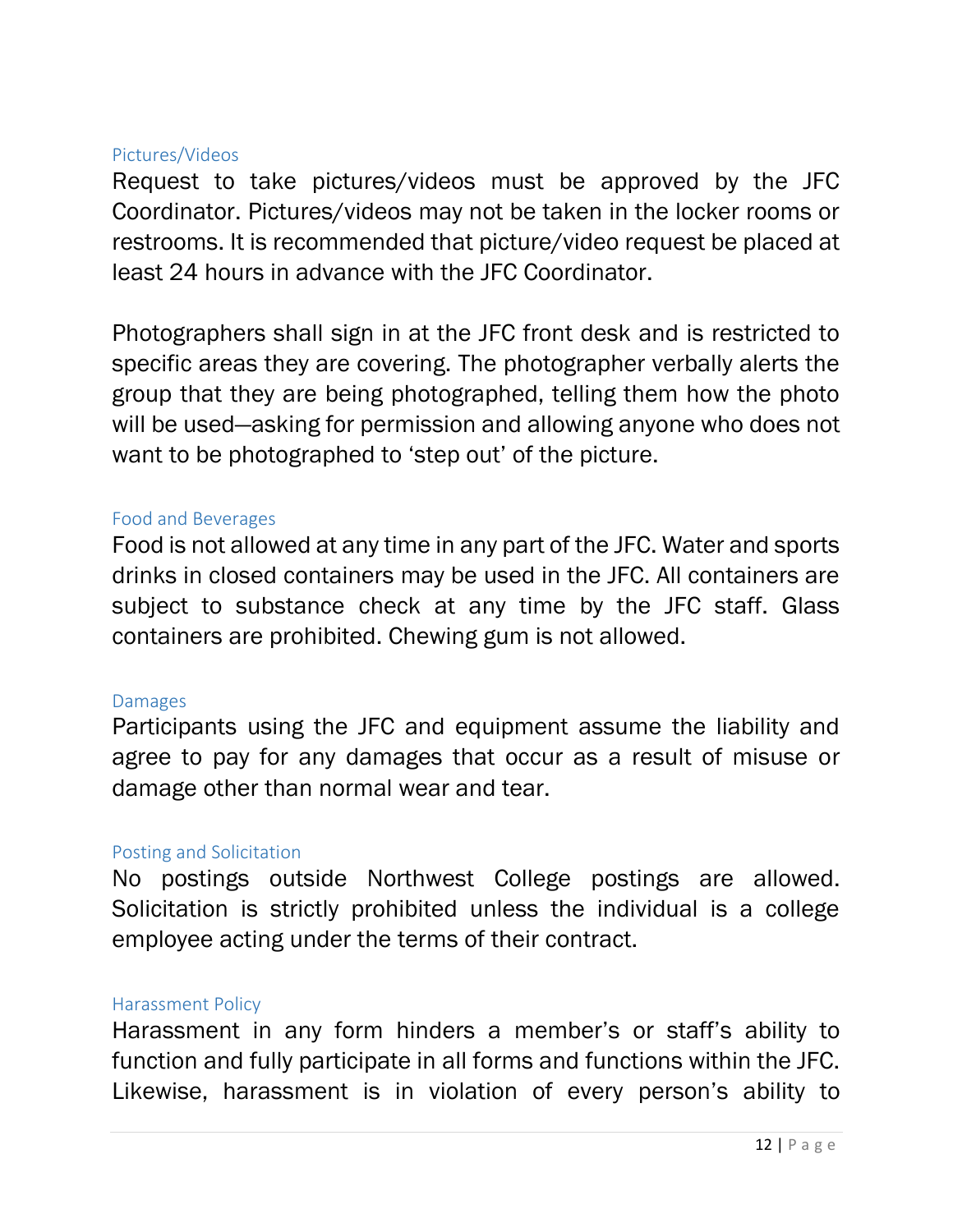participate to their full potential with the JFC. As a result, harassment in any form will not be permitted. All reported and observed cases of suspected harassment will be investigated promptly by JFC Staff, and/or campus security, human resources, or Title IX.

Harassment Defined: Harassment in any form will be defined as follows:

- *Sexual harassment* is any unwelcomed verbal, written, electronic or physical contact of a sexual nature. It includes intimidation, bullying, aggression or hostility on any gender that is sever or pervasive.
- *Discriminating against race and beliefs:* Physical or verbal conduct that impedes a member, students, or staff's participation within the facility. No such acts discriminating a person's race, color, creed, religion, ethnicity, ancestry, gender, sexual orientation, age or disability will be permitted on JFC property. Such acts create demeaning, intimidating and threatening environment for a victim.
- *Other:* Any perceived act that creates a hostile environment for any person with the JFC in which their participation is altered will not be tolerated.

Complaints of any form of harassment can be submitted a number of different ways. Incidents of sexual harassment may be reported to any NWC faculty or staff member, who then must report it to the Title IX coordinator. However, a confidential reporting option is available by reporting the incident to a counselor in the Student Success Center:

- Email: [haley.sorenson@nwc.edu](mailto:haley.sorenson@nwc.edu)
- Call the JFC at 307-754-6439 and press the appropriate department to which the incident applies.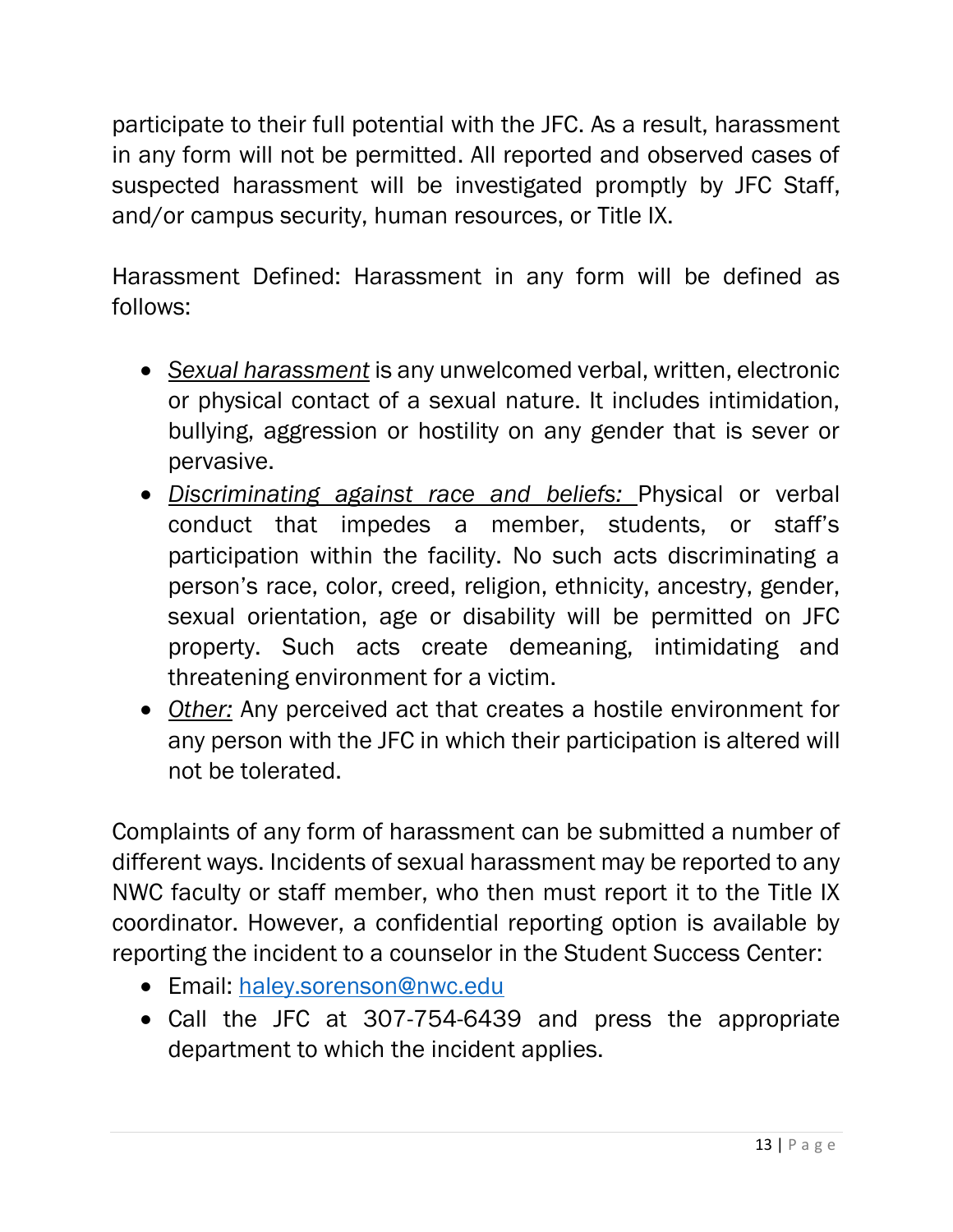- Complete a Complaint/Grievance of Harassment Form. The form can be taken from the JFC Membership Manual Appendix. Forms can be submitted as an attachment to [haley.sorenson@nwc.edu](mailto:haley.sorenson@nwc.edu) or handed directly to the appropriate department to which the incidence applies.
- NWC Care Link: nwc.edu/services/cares.html
- Depending on the severity of the incident, further investigation may be needed for clarity. Each case will be handled promptly and proper measures will be taken by management to ensure a safer environment for the all parties involved to enrich their quality of life to its fullest potential.

#### <span id="page-17-0"></span>Sexual Offender Policy

Members should not feel uneasy or unsafe using the JFC. All reported and observed cases of suspected inappropriate behavior will be investigated promptly. Because the JFC is part of the NWC campus, it is required that all registered sex offenders report to Campus security to receive access to the JFC.

## <span id="page-17-1"></span>Privilege Revocation/Suspension

Failure to follow JFC policy will result in ejection from the facility. Upon ejection, the individual will remain suspended until a decision regarding disciplinary action, and/or suspension or revocation of privileges is determined by the JFC Coordinator and NWC Administration.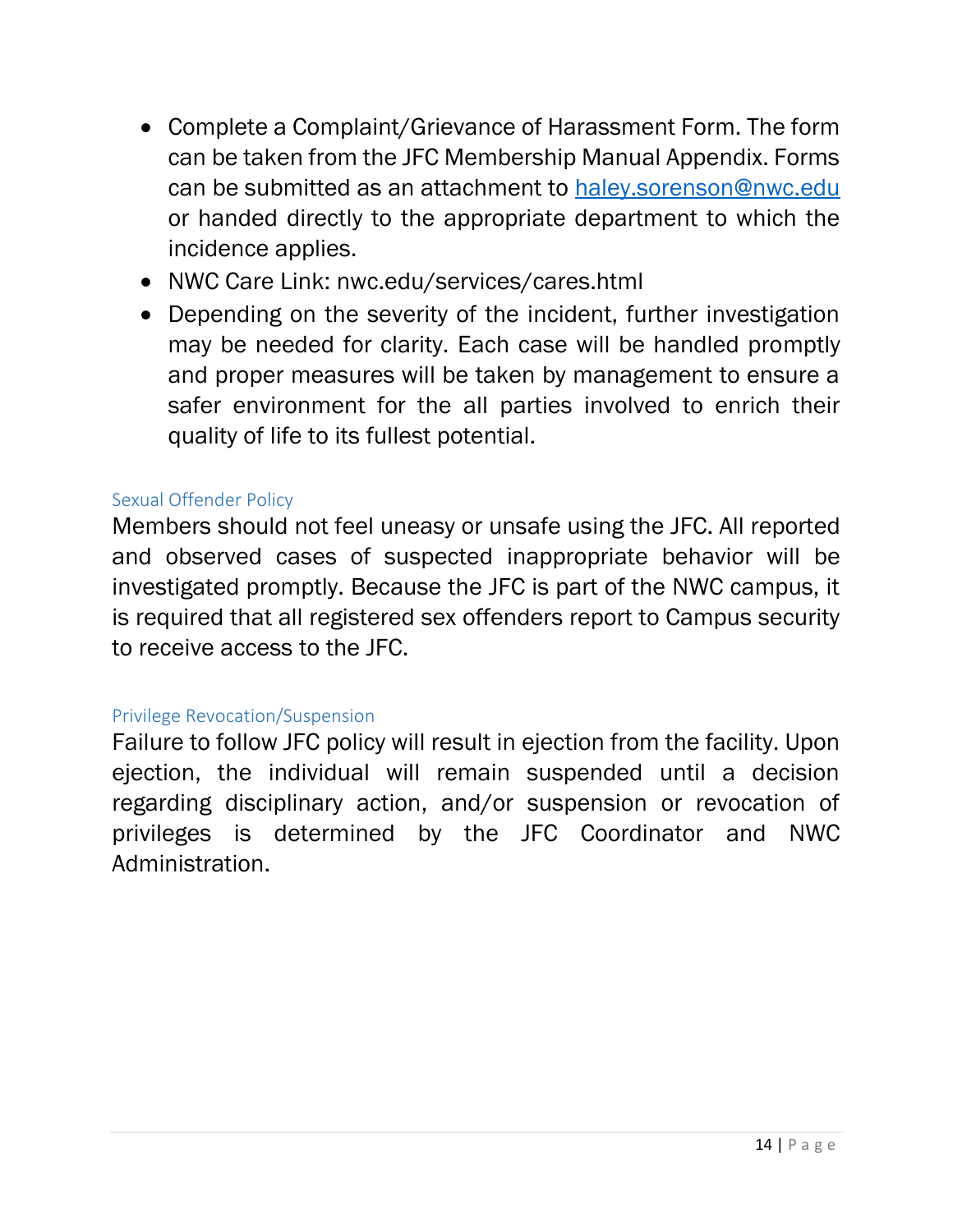# <span id="page-18-0"></span>Northwest College Johnson Fitness Center Appendix A

# **Membership Fee Schedule**

- Student memberships are assessed as part of full time enrollment in the College. Contact the desk or business office for prorated fees if you are enrolled part time
- Non-student summer memberships are available for students who are enrolled for the upcoming fall term. The cost is \$10.00/month or \$40.00/summer
- Community Membership Prices per semester
	- o \$90/semester Single
	- o \$130 Couple Married
	- o \$150 Family Married and their children, including dependents ages 5-22
	- o \$65 Senior (62+)/High School Student (14+)/Active **Military**
- Guest Policy (with signed waiver)
	- o Day Pass
		- $\blacksquare$  Adult \$5.00
		- Family \$20.00
	- o Weekly Pass
		- Adult \$15.00
		- $\blacksquare$  Family \$40.00
	- o Monthly Pass
		- Adult \$25.00
		- Family \$60.00
		- Senior \$15.00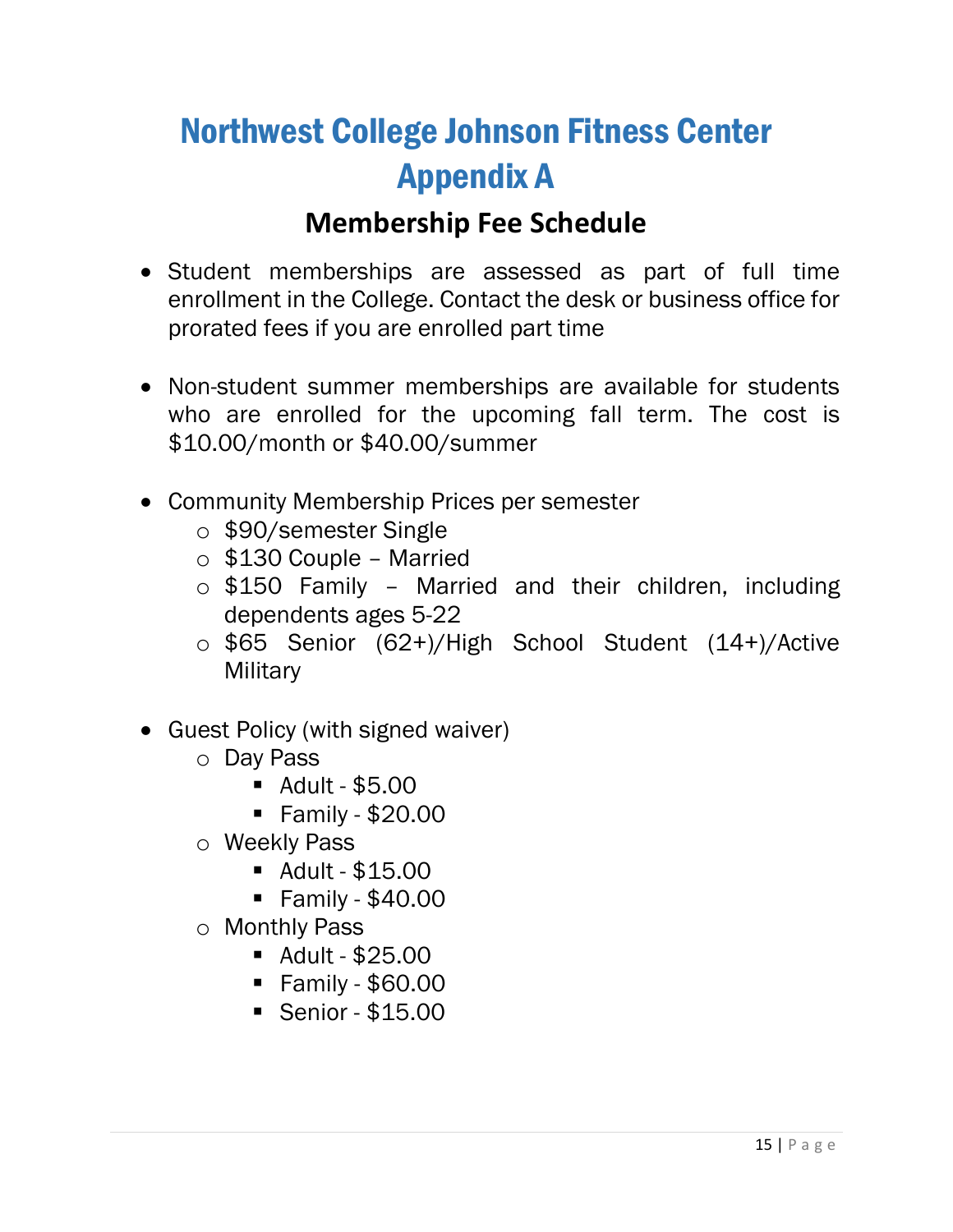## Northwest College Johnson Fitness Center Appendix B

#### <span id="page-19-0"></span>RELEASE AND WAIVER OF LIABILITY THIS DOCUMENT HAS LEGAL SIGNIFICANCE. PLEASE READ CAREFULLY.

The undersigned, for themselves or, if signing for the following named minor, do hereby agree as follows:

*(Print name of Minor)*

Participation and use of the facilities and/or equipment at the Northwest College Johnson Fitness Center (hereinafter "JFC") is voluntary and I agree that in consideration of the privilege and consent by Northwest College to allow me to utilize the JFC facility and/or equipment, I do on behalf of myself, my heirs, successors and/or assigns, and/or the above-named minor, agree to fully release and waive any and all liability claims I may be able to make against Northwest College, its board of trustees, agents, representatives, employees, volunteers or insurers (hereinafter "Released Parties") from any and all liability, claims, damages, expenses, or attorney fees which I have or could have as a result of any personal injury, including death or damage, lost or stolen property.

I understand and appreciate the character of and voluntarily assume the risks involved in participating in activities of a physical nature at the JFC. I understand that all such activities have inherent risks. I further understand that it is recommended that I consult and get advice from my medical provider as to my fitness to participate in activities. I do further acknowledge on behalf of myself and/or the above designated minor that Released Parties are not responsible for providing supervision, training, education, or support of any nature and that it is my sole responsibility to become familiar with and properly utilize the facility and equipment contained therein and I am not relying upon any of the Released Parties for any services, supervision, training or support.

I do further understand that this Release of liability is intended to be liberally construed so as to release and bar me from asserting any claims against Released Parties, including claims OF NEGLIGENCE OF ANY KIND TO BE ASSERTED AGAINST ANY RELEASED PARTIES. I do further understand and acknowledge that this Release is intended to cover any claim that the facility or any equipment contained therein is in any way defective, in disrepair, or not properly maintained, and I understand and agree that it is my responsibility and obligation to inspect such equipment and to inform JFC personnel if I should become aware of any safety issue or concern pertaining to the facility or any equipment contained therein, including the maintenance thereof.

I do further agree and acknowledge that it is my responsibility to acquire such health insurance as I may deem necessary and appropriate and I understand that I will solely be responsible for the costs of all medical services associated with any injury to me or the above-named minor. I do further consent to allow Released Parties to provide such immediate medical attention as they may deem necessary without requiring that such services be provided in the event it is deemed helpful or necessary by Released Parties while I am participating at the JFC.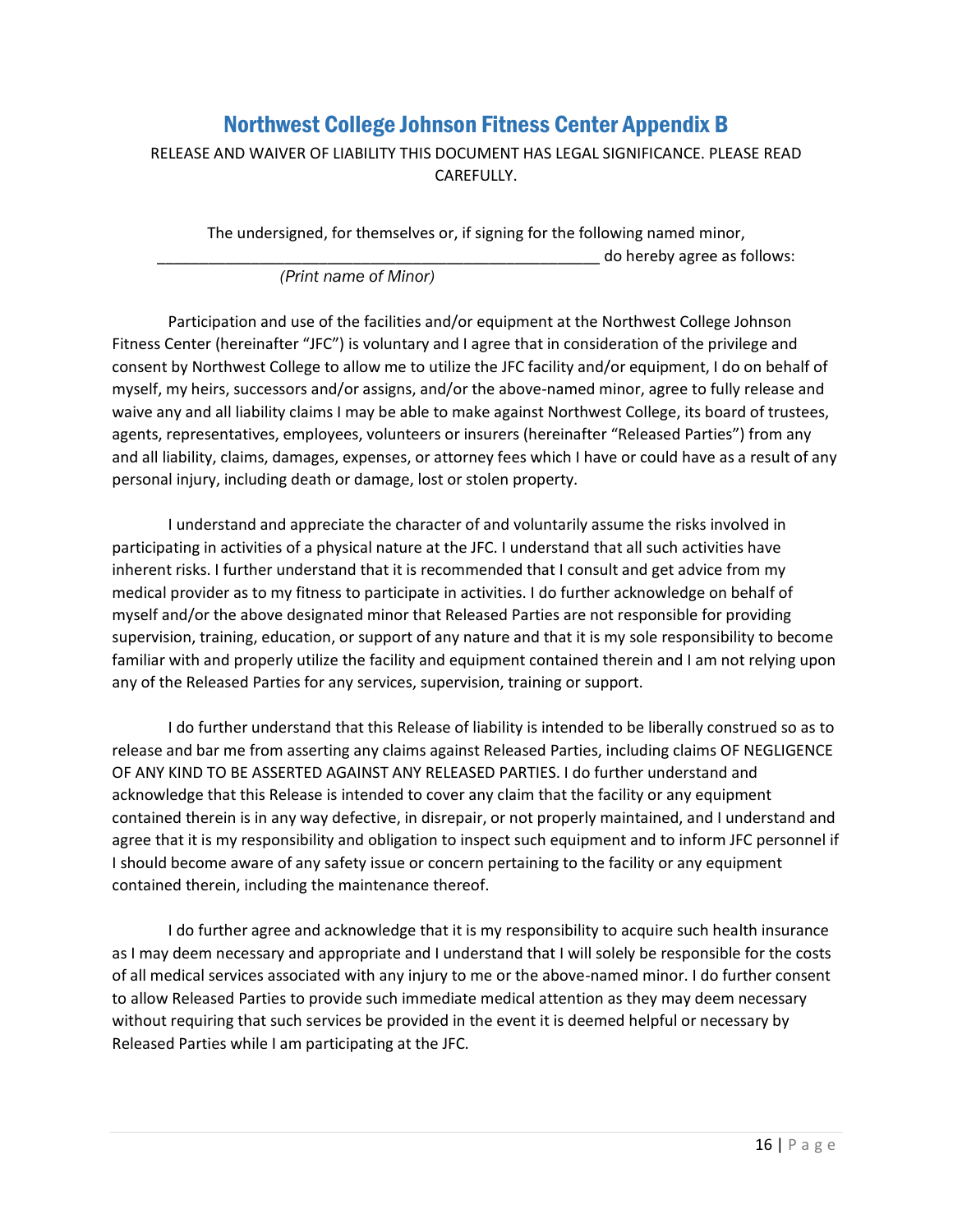I do further agree to indemnify and hold harmless Released Parties from any and all claims I may make or which may be made by any third party on my behalf or that of the above-designated minor and do further agree that in the event it should be necessary for any of the Released Parties to assert this Release as a defense to any claim I should make and should the Released Party prevail as to my claim, the Released Party shall be entitled to recover all costs, expenses and attorney fees incurred in defending against such claim.

I HAVE READ THIS RELEASE AND WAIVER OF LIABILITY, ASSUMPTION OF RISK AND INDEMNITY AGREEMENT AND CONSENT TO MEDICAL TREATMENT. I FULLY UNDERSTAND ITS TERMS AND HAVE HAD AMPLE OPPORTUNITY TO HAVE THE RELEASE REVIEWED BY ANY ATTORNEY OR CONSULTANT OF MY CHOICE. I UNDERSTAND THAT I HAVE GIVEN UP SUBSTANTIAL RIGHTS ON BEHALF OF MYSELF OR THE ABOVE-DESIGNATED MINOR BY SIGNING THIS AGREEMENT AND HAVE SIGNED IT FREELY AND VOLUNTARILY WITHOUT ANY INDUCEMENT, INSURANCE OR GUARANTEE BEING MADE TO ME AND INTEND MY SIGNATURE TO BE A COMPLETE AND UNCONDITIONAL RELEASE OF ALL LIABILITY TO THE GREATEST EXTENT ALLOWED BY LAW.

I do further understand that this Release will continue indefinitely unless revoked by me in writing and delivered to NWC and I or the above-designated minor will not be permitted to utilize the JFC facility or equipment should I revoke this Release without the express written consent of Northwest College.

\_\_\_\_\_\_\_\_\_\_\_\_\_\_\_\_\_\_\_\_\_\_\_\_\_\_\_\_\_\_\_\_\_\_\_\_\_\_ \_\_\_\_\_\_\_\_\_\_\_\_\_\_\_\_\_\_\_\_\_\_\_\_\_\_\_\_\_\_\_\_\_\_\_\_\_\_\_

Name of Participant (Print)

Signature of Participant

\_\_\_\_\_\_\_\_\_\_\_\_\_\_\_\_\_\_\_\_\_\_\_\_\_\_\_\_\_\_\_\_\_\_\_\_\_\_ \_\_\_\_\_\_\_\_\_\_\_\_\_\_\_\_\_\_\_\_\_\_\_\_\_\_\_\_\_\_\_\_\_\_\_\_\_\_ Parent or Legal Guardian of Minor Participant Parent or Legal Guardian of Minor Participant

(Print) (Print)

\_\_\_\_\_\_\_\_\_\_\_\_\_\_\_\_\_\_\_\_\_\_\_\_\_\_\_\_\_\_\_\_\_\_\_\_\_\_

\_\_\_\_\_\_\_\_\_\_\_\_\_\_\_\_\_\_\_\_\_\_\_\_\_\_\_\_\_\_\_\_\_\_\_\_\_\_

Parent or Legal Guardian of Minor Participant Parent or Legal Guardian of Minor Participant (Signature) (Signature)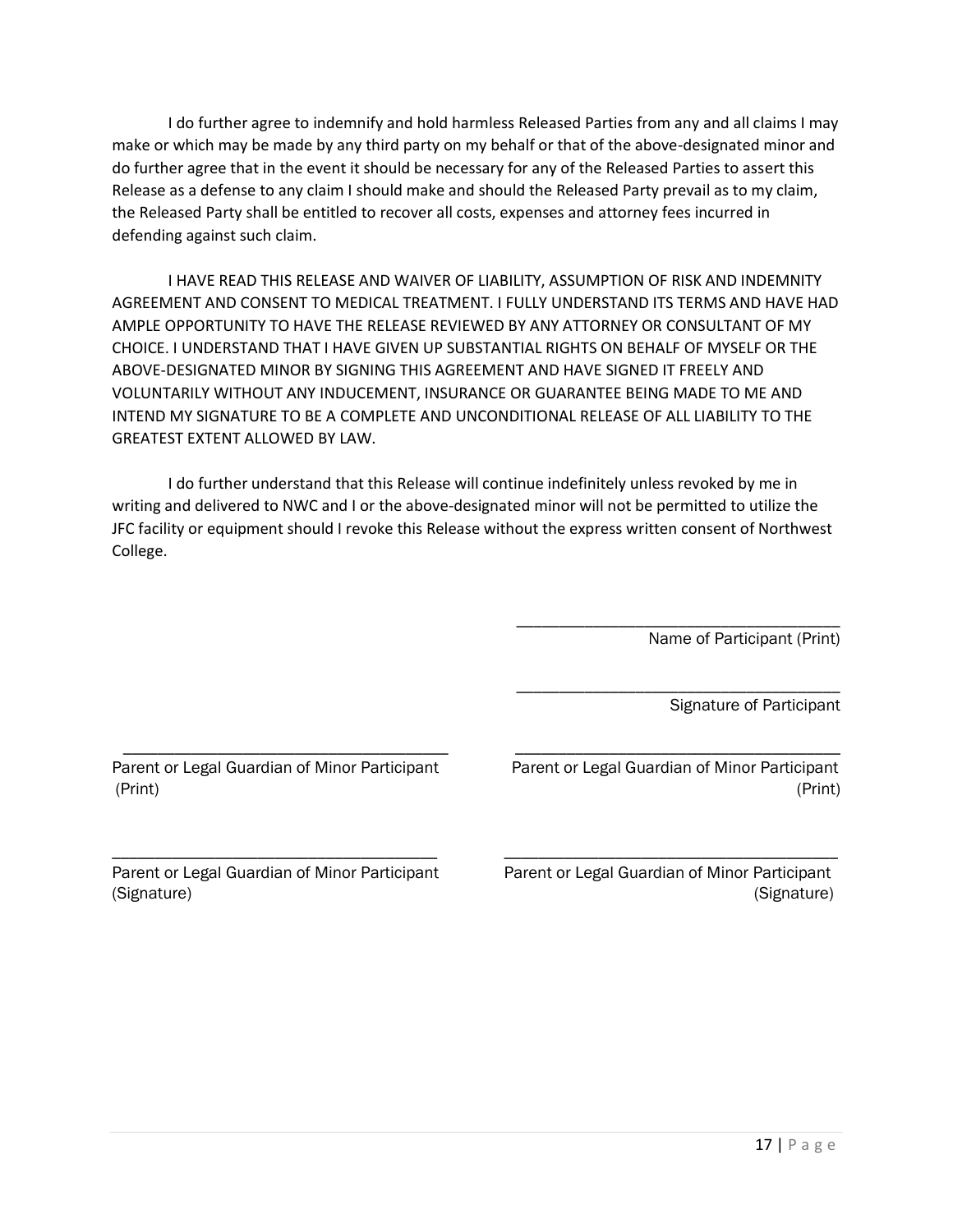# Northwest College Johnson Fitness Center Appendix C

#### **Complaint/Grievance of Harassment Form**

<span id="page-21-0"></span>

| Birthday (MMDDYYYY): Date(s) of alleged harassment: Date(s) of alleged harassment:                                                                                                                                                                                                               |  |                                                                                                                                                                                                                                                                                                                                                                                                                          |  |
|--------------------------------------------------------------------------------------------------------------------------------------------------------------------------------------------------------------------------------------------------------------------------------------------------|--|--------------------------------------------------------------------------------------------------------------------------------------------------------------------------------------------------------------------------------------------------------------------------------------------------------------------------------------------------------------------------------------------------------------------------|--|
|                                                                                                                                                                                                                                                                                                  |  |                                                                                                                                                                                                                                                                                                                                                                                                                          |  |
| Address:_____________________________City:________________State:________Zip: ___________                                                                                                                                                                                                         |  |                                                                                                                                                                                                                                                                                                                                                                                                                          |  |
| Please provide a complete description of the incident. Provide an accurate description of the<br>individual performing the act. If possible provide gender, age, build, facial marks, names, places,<br>physical gestures, verbal conduct and any other pertinent information to your complaint. |  |                                                                                                                                                                                                                                                                                                                                                                                                                          |  |
|                                                                                                                                                                                                                                                                                                  |  |                                                                                                                                                                                                                                                                                                                                                                                                                          |  |
| Office Use Only: Corrective Action Taken:                                                                                                                                                                                                                                                        |  |                                                                                                                                                                                                                                                                                                                                                                                                                          |  |
|                                                                                                                                                                                                                                                                                                  |  |                                                                                                                                                                                                                                                                                                                                                                                                                          |  |
|                                                                                                                                                                                                                                                                                                  |  |                                                                                                                                                                                                                                                                                                                                                                                                                          |  |
|                                                                                                                                                                                                                                                                                                  |  | Date: $\frac{1}{\sqrt{1-\frac{1}{2}}}\frac{1}{\sqrt{1-\frac{1}{2}}}\frac{1}{\sqrt{1-\frac{1}{2}}}\frac{1}{\sqrt{1-\frac{1}{2}}}\frac{1}{\sqrt{1-\frac{1}{2}}}\frac{1}{\sqrt{1-\frac{1}{2}}}\frac{1}{\sqrt{1-\frac{1}{2}}}\frac{1}{\sqrt{1-\frac{1}{2}}}\frac{1}{\sqrt{1-\frac{1}{2}}}\frac{1}{\sqrt{1-\frac{1}{2}}}\frac{1}{\sqrt{1-\frac{1}{2}}}\frac{1}{\sqrt{1-\frac{1}{2}}}\frac{1}{\sqrt{1-\frac{1}{2}}}\frac{1}{\$ |  |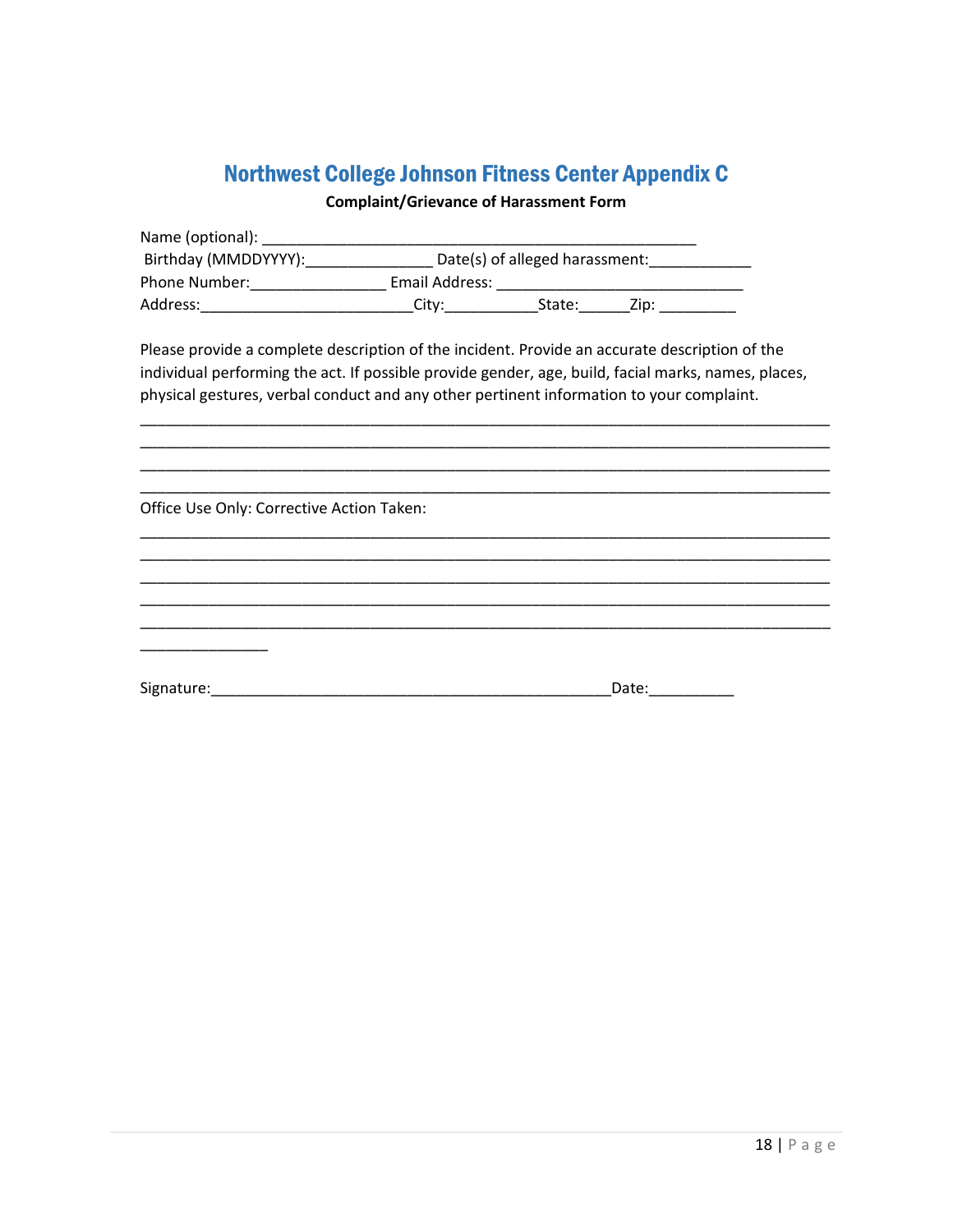# Northwest College Johnson Fitness Center Appendix D

#### **Community Fitness Tour Guidelines**

<span id="page-22-0"></span>Northwest College and Johnson Fitness Center provides organizational tours for groups or individuals upon request. Groups or individuals may contact the Welcome Desk (phone 307-754- 6439) to establish an appointment for a tour. Tours will be conducted by JFC Staff. Use of the facility is not included with a tour. Individuals who are interested in a membership will be able to tour the facility during facility hours.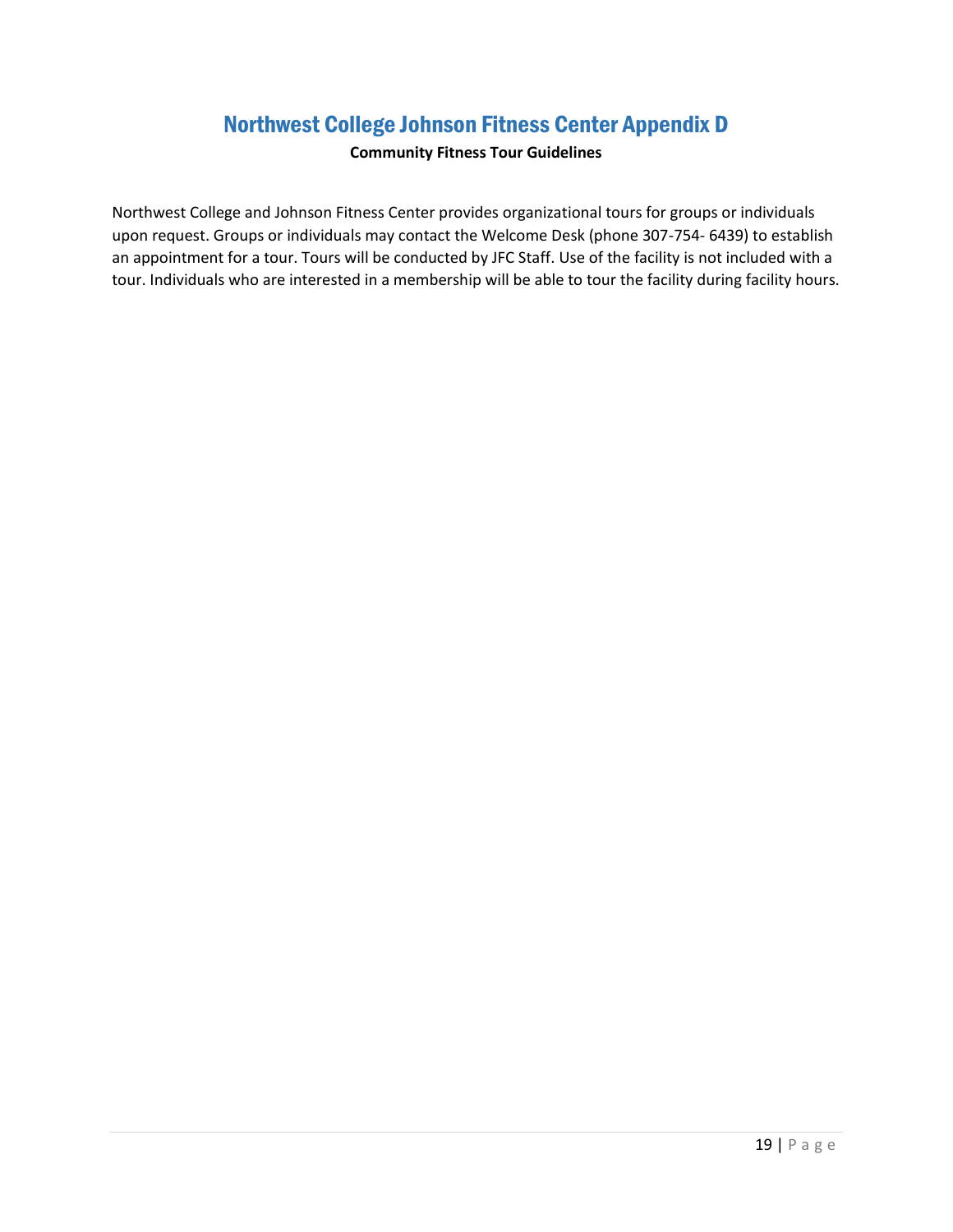## Northwest College Johnson Fitness Center Appendix E

#### **Campus Public Safety Incident Report Procedure**

#### <span id="page-23-0"></span>Reporting Incidents

All incidents relating to the Johnson Fitness center should be reported to the JFC Coordinator or the Human Resources Director (ext. 6401) if needed.

#### **Procedures**

#### *Incident Report Forms*

A Northwest College Incident Report form should be completed and submitted to the following location: Johnson Fitness Center (JFC )

#### *Claims and Loss Reporting*

The following procedures will be adhered to regarding injury/illness claims occurring on campus or the Johnson Fitness Center:

1. The JFC manager will complete the form and notify Human Resources, that an incident has occurred. This applies whether or not medical treatment is required by the injured party. 2. The Human Resources will receive the report from the JFC Manager and will notify the Facilities

Director to inspect the area of the incident, taking note of conditions, and taking necessary photographs.

3. If medical attention is needed, the JFC Manager will contact 911 as appropriate or follow up with the participant to report what happened. This information will be forwarded to the business office for submission to insurance if applicable.

#### **Campus Public Safety Incident Report**

Instructions:

Please complete an Incident Report whenever you are involved in, or witness an incident involving injury to persons and/or damage to property. Submit completed reports to the Administrative Services Office (ORB 106) as soon as possible after (and no longer than 24 hours after) the incident being reported.

Type of Incident: (Check all that apply)

- o Personal Injury
- o Property Theft
- o Property Damage

\_\_\_\_\_\_\_\_\_\_\_\_\_\_\_\_\_\_\_\_\_\_\_\_\_

 $\circ$  Other  $\qquad \qquad$ 

Description of Incident: Please identify persons and/or property affected, providing as much descriptive detail as possible—including surface conditions and weather status.

\_\_\_\_\_\_\_\_\_\_\_\_\_\_\_\_\_\_\_\_\_\_\_\_\_\_\_\_\_\_\_\_\_\_\_\_\_\_\_\_\_\_\_\_\_\_\_\_\_\_\_\_\_\_\_\_\_\_\_\_\_\_\_\_\_\_\_\_\_\_\_\_\_\_\_\_\_\_ \_\_\_\_\_\_\_\_\_\_\_\_\_\_\_\_\_\_\_\_\_\_\_\_\_\_\_\_\_\_\_\_\_\_\_\_\_\_\_\_\_\_\_\_\_\_\_\_\_\_\_\_\_\_\_\_\_\_\_\_\_\_\_\_\_\_\_\_\_\_\_\_\_\_\_\_\_\_ \_\_\_\_\_\_\_\_\_\_\_\_\_\_\_\_\_\_\_\_\_\_\_\_\_\_\_\_\_\_\_\_\_\_\_\_\_\_\_\_\_\_\_\_\_\_\_\_\_\_\_\_\_\_\_\_\_\_\_\_\_\_\_\_\_\_\_\_\_\_\_\_\_\_\_\_\_\_ \_\_\_\_\_\_\_\_\_\_\_\_\_\_\_\_\_\_\_\_\_\_\_\_\_\_\_\_\_\_\_\_\_\_\_\_\_\_\_\_\_\_\_\_\_\_\_\_\_\_\_\_\_\_\_\_\_\_\_\_\_\_\_\_\_\_\_\_\_\_\_\_\_\_\_\_\_\_ \_\_\_\_\_\_\_\_\_\_\_\_\_\_\_\_\_\_\_\_\_\_\_\_\_\_\_\_\_\_\_\_\_\_\_\_\_\_\_\_\_\_\_\_\_\_\_\_\_\_\_\_\_\_\_\_\_\_\_\_\_\_\_\_\_\_\_\_\_\_\_\_\_\_\_\_\_\_